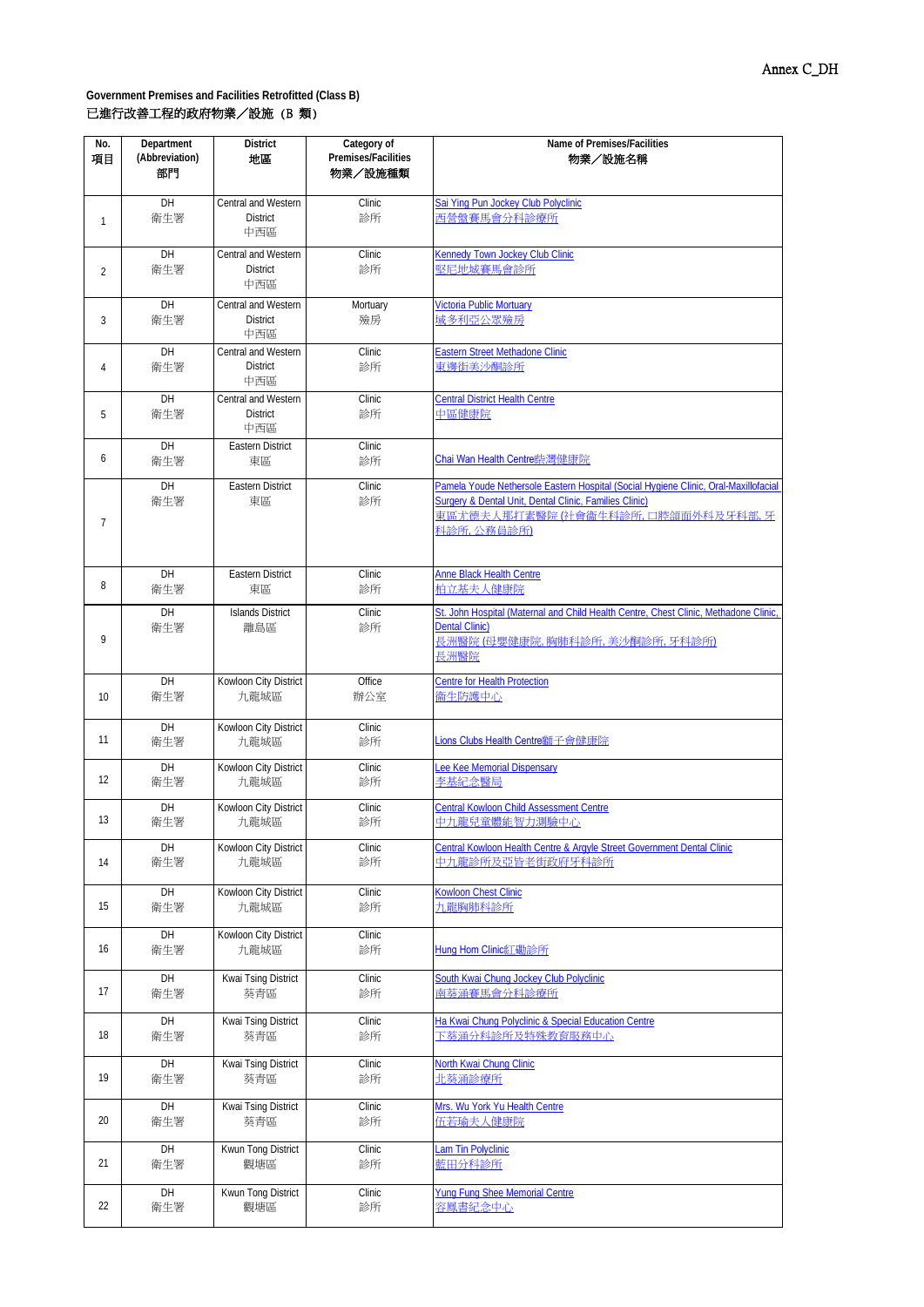| 23 | DH        | Kwun Tong District                      | Clinic        | <b>Kowloon Bay Health Centre</b>                                                                                                                                            |
|----|-----------|-----------------------------------------|---------------|-----------------------------------------------------------------------------------------------------------------------------------------------------------------------------|
|    | 衛生署       | 觀塘區                                     | 診所            | 九龍灣健康中心                                                                                                                                                                     |
| 24 | DH        | Kwun Tong District                      | Clinic        | Ngau Tau Kok Jockey Club Clinic                                                                                                                                             |
|    | 衛生署       | 觀塘區                                     | 診所            | 牛頭角賽馬會診所                                                                                                                                                                    |
| 25 | DH        | Kwun Tong District                      | Clinic        | Pamela Youde Polyclinic                                                                                                                                                     |
|    | 衛生署       | 觀塘區                                     | 診所            | 尤德夫人分科診所                                                                                                                                                                    |
| 26 | DH        | North District                          | Clinic        | Shek Wu Hui Jockey Club Clinic                                                                                                                                              |
|    | 衛生署       | 北區                                      | 診所            | 石湖墟賽馬會診所                                                                                                                                                                    |
| 27 | DH<br>衛生署 | Sai Kung District<br>西貢區                | Clinic<br>診所  | Tseung Kwan O Po Ning Road Health Centre將軍澳寶寧路健康中心                                                                                                                          |
| 28 | DH        | Sha Tin District                        | Clinic        | Lek Yuen Health Centre                                                                                                                                                      |
|    | 衛生署       | 沙田區                                     | 診所            | 瀝源健康院                                                                                                                                                                       |
| 29 | DH        | Sha Tin District                        | Clinic        | Pamela Youde Child Assessment Centre & School Dental Clinic                                                                                                                 |
|    | 衛生署       | 沙田區                                     | 診所            | 尤德夫人兒童體能智力測驗中心及學童牙科診所                                                                                                                                                       |
| 30 | DH        | Sha Tin District                        | Clinic        | Sha Tin (Tai Wai) Clinic                                                                                                                                                    |
|    | 衛生署       | 沙田區                                     | 診所            | 沙田(大圍)診所                                                                                                                                                                    |
| 31 | DH        | Sha Tin District                        | Clinic        | Ma On Shan Health Centre                                                                                                                                                    |
|    | 衛生署       | 沙田區                                     | 診所            | 馬鞍山健康中心                                                                                                                                                                     |
| 32 | DH<br>衛生署 | Sham Shui Po<br><b>District</b><br>深水口區 | Office<br>辦公室 | <b>Public Health Laboratory Centre</b><br>公共衞生檢測中心                                                                                                                          |
| 33 | DH<br>衛生署 | Sham Shui Po<br><b>District</b><br>深水口區 | Clinic<br>診所  | Cheung Sha Wan Government Offices (Maternal and Child Health Centre, Dental<br>Clinic, Dermatological Clinic, Travel Health Centre)<br>長沙灣政府合署 (母嬰健康院, 牙科診所, 皮膚科診所, 旅遊健康中心) |
| 34 | DH<br>衛生署 | Sham Shui Po<br><b>District</b><br>深水口區 | Clinic<br>診所  | <b>Sham Shui Po Public Dispensary</b><br>深水埗公立醫局                                                                                                                            |
| 35 | DH<br>衛生署 | Sham Shui Po<br><b>District</b><br>深水口區 | Clinic<br>診所  | Shek Kip Mei Health Centre<br>石硤尾健康院                                                                                                                                        |
| 36 | DH        | Southern District                       | Clinic        | Aberdeen Jockey Club Clinic                                                                                                                                                 |
|    | 衛生署       | 南區                                      | 診所            | 香港仔賽馬會診所                                                                                                                                                                    |
| 37 | DH        | Tai Po District                         | Clinic        | Tai Po Jockey Club Clinic                                                                                                                                                   |
|    | 衛生署       | 大埔區                                     | 診所            | 大埔賽馬會診所                                                                                                                                                                     |
| 38 | DH        | <b>Tsuen Wan District</b>               | Clinic        | <b>Lady Trench Polyclinic</b>                                                                                                                                               |
|    | 衛生署       | 荃灣區                                     | 診所            | 戴麟趾夫人分科診療所                                                                                                                                                                  |
| 39 | DH        | Tsuen Wan District                      | Clinic        | Maurine Grantham Health Centre                                                                                                                                              |
|    | 衛生署       | 荃灣區                                     | 診所            | 莫量洪夫人健康院                                                                                                                                                                    |
| 40 | DH        | <b>Tsuen Wan District</b>               | Clinic        | Tsuen Wan Government Offices (Health Education Centre, Dental Clinic)                                                                                                       |
|    | 衛生署       | 荃灣區                                     | 診所            | 荃灣政府合署(健康教育中心,牙科診所)                                                                                                                                                         |
| 41 | DH        | Tuen Mun District                       | Clinic        | Yan Oi Polyclinic                                                                                                                                                           |
|    | 衛生署       | 屯門區                                     | 診所            | 仁愛分科診療所                                                                                                                                                                     |
| 42 | DH        | Tuen Mun District                       | Clinic        | Tuen Mun Wu Hong Clinic                                                                                                                                                     |
|    | 衛生署       | 屯門區                                     | 診所            | 一<br>屯門湖 <u>康診所</u>                                                                                                                                                         |
| 43 | DH        | Tuen Mun District                       | Clinic        | <b>Tuen Mun Clinic</b>                                                                                                                                                      |
|    | 衛生署       | 屯門區                                     | 診所            | 屯門診所                                                                                                                                                                        |
| 44 | DH<br>衛生署 | Tuen Mun District<br>屯門區                | Clinic<br>診所  | Tuen Mun Hospital (Child Assessment Centre, Oral-Maxillofacial Surgery & Dental<br>Unit)<br>屯門醫院(兒童體能智力測驗中心,口腔領面外科及牙科部)                                                     |
| 45 | DH        | Tuen Mun District                       | Clinic        | Tuen Mun Woman Health Centre                                                                                                                                                |
|    | 衛生署       | 屯門區                                     | 診所            | 屯門婦女健康中心                                                                                                                                                                    |
| 46 | DH        | Tuen Mun District                       | Clinic        | Tai Lam Dental Clinic                                                                                                                                                       |
|    | 衛生署       | 屯門區                                     | 診所            | 大欖牙科診所                                                                                                                                                                      |
| 47 | DH        | Wan Chai District                       | Clinic        | Wanchai Polyclinic                                                                                                                                                          |
|    | 衛生署       | 灣仔區                                     | 診所            | 彎仔分科診所                                                                                                                                                                      |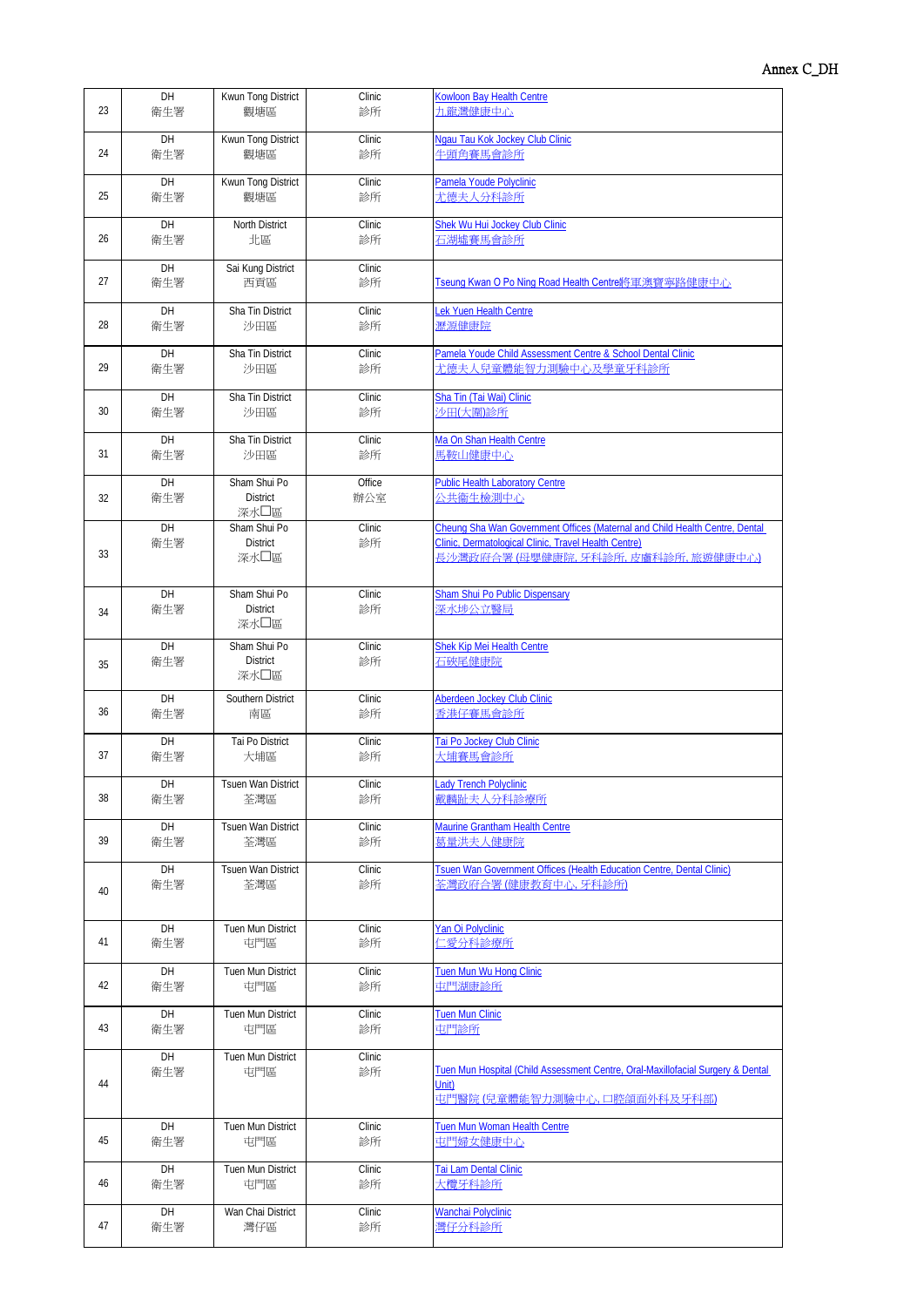|    | DH        | Wan Chai District     | Clinic. | Southorn Centre (Methadone Clinic, Elderly Health Centre, Central Health Education  |
|----|-----------|-----------------------|---------|-------------------------------------------------------------------------------------|
| 48 | 衛牛署       | 灣仔區                   | 診所      | Unit)                                                                               |
|    |           |                       |         | 修頓中心 (美沙酮診所, 長者健康中心, 中央健康教育組)                                                       |
|    | <b>DH</b> | Wong Tai Sin District | Clinic  | <b>Robert Black Health Centre</b>                                                   |
| 49 | 衛牛署       | 黃大仙區                  | 診所      | 柏立基健康院                                                                              |
|    |           |                       |         |                                                                                     |
|    | DH        | Wong Tai Sin District | Clinic  | Wang Tau Hom Jockey Club Clinic                                                     |
| 50 | 衛牛署       | 黃大仙區                  | 診所      | 構頭磡賽馬會診所                                                                            |
|    |           |                       |         |                                                                                     |
|    | DH        | Wong Tai Sin District | Clinic  | <b>East Kowloon Polyclinic</b>                                                      |
| 51 | 衛牛署       | 黃大仙區                  | 診所      | 東九龍分科診所                                                                             |
|    |           |                       |         |                                                                                     |
|    | <b>DH</b> | Yau Tsim Mong         | Clinic. | Yau Ma Tei Jockey Club Polyclinic                                                   |
| 52 | 衛牛署       | <b>District</b>       | 診所      | 油麻地賽馬會分科診所                                                                          |
|    |           | 油尖旺區                  |         |                                                                                     |
|    | DH        | Yau Tsim Mong         | Clinic  | Yau Ma Tei Specialist Clinic Extension (Methadone Clinic, Maternal and Child Health |
| 53 | 衛牛署       | <b>District</b>       | 診所      | Centre, Dermatological Clinic)                                                      |
|    |           | 油尖旺區                  |         | 油麻地分科診所(新翼)(美沙酮診所,母嬰健康院,皮膚科診所)                                                      |
|    | <b>DH</b> | Yau Tsim Mong         | Clinic  | Li Po Chun Health Centre                                                            |
| 54 | 衛牛署       | <b>District</b>       | 診所      | 李寶椿健康院                                                                              |
|    |           | 油尖旺區                  |         |                                                                                     |
|    | <b>DH</b> | Yuen Long District    | Clinic  | Madam Yung Fung Shee Health Centre                                                  |
| 55 | 衛牛署       | 元朗區                   | 診所      | 容鳳書健康中心                                                                             |
|    |           |                       |         |                                                                                     |
|    | <b>DH</b> | Yuen Long District    | Clinic  | Kam Tin Clinic                                                                      |
| 56 | 衛牛署       | 元朗區                   | 診所      | 錦田診所                                                                                |
|    |           |                       |         |                                                                                     |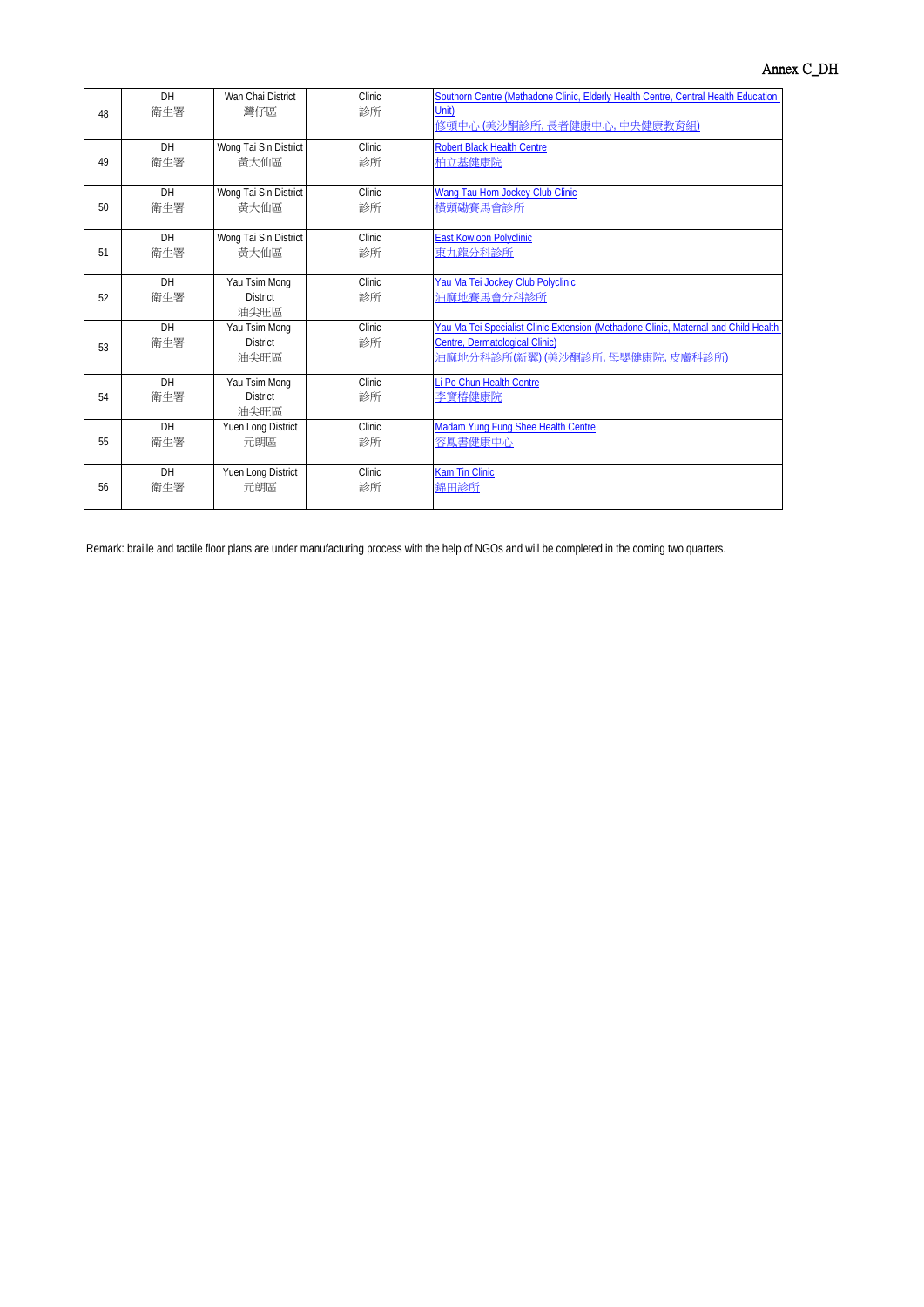| No.<br>項目 | Department<br>(Abbreviation)<br>部門 | <b>District</b><br>地區                         | Category of<br>Premises/Facilities<br>物業/設施種類 | Name of Premises/Facilities<br>物業/設施名稱                                                                                                                           |
|-----------|------------------------------------|-----------------------------------------------|-----------------------------------------------|------------------------------------------------------------------------------------------------------------------------------------------------------------------|
| 1         | <b>FEHD</b><br>食物環境衛生署             | Central and Western<br><b>District</b><br>中西區 | <b>Cooked Food Market</b><br>熟食市場             | Queen Street Cooked Food Market<br>皇后街熟食市場                                                                                                                       |
| 2         | FEHD<br>食物環境衛生署                    | Central and Western<br><b>District</b><br>中西區 | Office<br>辦公室                                 | 4 Hospital Road (Centre for Food Safety)<br>醫院道四號 (食物安全中心)                                                                                                       |
| 3         | FEHD<br>食物環境衛生署                    | Central and Western<br><b>District</b><br>中西區 | Market and Cooked Food<br>Centre<br>街市及熟食中心   | Shek Tong Tsui Market and Cooked Food Centre<br>石塘咀街市及熟食中心                                                                                                       |
| 4         | FEHD<br>食物環境衛生署                    | Central and Western<br><b>District</b><br>中西區 | Market and Cooked Food<br>Centre<br>街市及熟食中心   | <b>Centre Street Market and Cooked Food Centre</b><br>正街街市及熟食中心                                                                                                  |
| 5         | <b>FEHD</b>                        | <b>Eastern District</b>                       | <b>Cooked Food Market</b>                     | <b>Kut Shing Street Cooked Food Market</b>                                                                                                                       |
|           | 食物環境衛生署                            | 東區                                            | 熟食市場                                          | 吉勝街熟食市場                                                                                                                                                          |
| 6         | <b>FEHD</b>                        | <b>Eastern District</b>                       | Market                                        | Shau Kei Wan Market                                                                                                                                              |
|           | 食物環境衛生署                            | 東區                                            | 街市                                            | 筲箕灣街市                                                                                                                                                            |
| 7         | <b>FEHD</b><br>食物環境衛生署             | Eastern District<br>東區                        | Market and Cooked Food<br>Centre<br>街市及熟食中心   | Sai Wan Ho Market and Cooked Food Centre<br>西灣河街市及熟食中心                                                                                                           |
| 8         | <b>FEHD</b><br>食物環境衛生署             | <b>Eastern District</b><br>東區                 | Market and Cooked Food<br>Centre<br>街市及熟食中心   | <b>Electric Road Market and Cooked Food Centre</b><br>重氣道街市及熟食中心                                                                                                 |
| 9         | <b>FEHD</b><br>食物環境衛生署             | <b>Eastern District</b><br>東區                 | Market and Cooked Food<br>Centre<br>街市及熟食中心   | <b>Aldrich Bay Market and Cooked Food Centre</b><br>愛秩序灣街市及熟食中心                                                                                                  |
| 10        | <b>FEHD</b><br>食物環境衛生署             | <b>Eastern District</b><br>東區                 | Market and Cooked Food<br>Centre<br>街市及熟食中心   | Yue Wan Market and Cooked Food Centre<br>漁灣街市及熟食中心                                                                                                               |
| 11        | <b>FEHD</b>                        | <b>Islands District</b>                       | Aqua Privy                                    | Ha Ling Pei Aqua Privy, Tung Chung, Lantau Island                                                                                                                |
|           | 食物環境衛生署                            | 離島區                                           | 旱廁                                            | 大嶼山東涌下嶺皮旱廁                                                                                                                                                       |
| 12        | FEHD                               | <b>Islands District</b>                       | Aqua Privy                                    | Nam Chung Village Agua Privy, Tai O, Lantau Island                                                                                                               |
|           | 食物環境衛生署                            | 離島區                                           | 旱廁                                            | 大嶼山大澳南涌村旱廁                                                                                                                                                       |
| 13        | FEHD<br>食物環境衛生署                    | <b>Islands District</b><br>離島區                | Office<br>辦公室                                 | Rm. 111, 1/F, Cheung Chau Municipal Services Building,<br>Cheung Chau (Islands District Environmental Hygiene Office)<br>長洲大興堤路2號長洲市政大樓<br>1/F 111室 (離島區環境衞生辦事處) |
| 14        | <b>FEHD</b>                        | Kwai Tsing District                           | Cooked Food Market                            | Wo Yi Hop Road Cooked Food Market                                                                                                                                |
|           | 食物環境衛生署                            | 葵青區                                           | 熟食市場                                          | 和宜合道熟食市場                                                                                                                                                         |
| 15        | FEHD                               | Kwai Tsing District                           | Market                                        | <b>Wing Fong Street Market</b>                                                                                                                                   |
|           | 食物環境衛生署                            | 葵青區                                           | 街市                                            | 榮芳街街市                                                                                                                                                            |
| 16        | FEHD                               | Kwun Tong District                            | Market                                        | <b>Yee On Street Market</b>                                                                                                                                      |
|           | 食物環境衛生署                            | 觀塘區                                           | 街市                                            | 宜安街街市                                                                                                                                                            |
| 17        | <b>FEHD</b>                        | North District                                | Aqua Privy                                    | Kam Tsin Tsuen (North 1) Aqua Privy                                                                                                                              |
|           | 食物環境衛生署                            | 北區                                            | 旱廁                                            | 金錢村(北1)旱廁                                                                                                                                                        |
| 18        | FEHD                               | North District                                | Aqua Privy                                    | Kam Tsin Tsuen (North 2) Aqua Privy                                                                                                                              |
|           | 食物環境衛生署                            | 北區                                            | 旱廁                                            | 金錢村(北2)旱廁                                                                                                                                                        |
| 19        | FEHD                               | North District                                | Aqua Privy                                    | <b>Tsiu Keng Market Aqua Privy</b>                                                                                                                               |
|           | 食物環境衛生署                            | 北區                                            | 旱廁                                            | 蕉徑街市旱廁                                                                                                                                                           |
| 20        | FEHD                               | North District                                | Aqua Privy                                    | <b>Wah Shan Tsuen Aqua Privy</b>                                                                                                                                 |
|           | 食物環境衛生署                            | 北區                                            | 旱廁                                            | 華山村旱廁                                                                                                                                                            |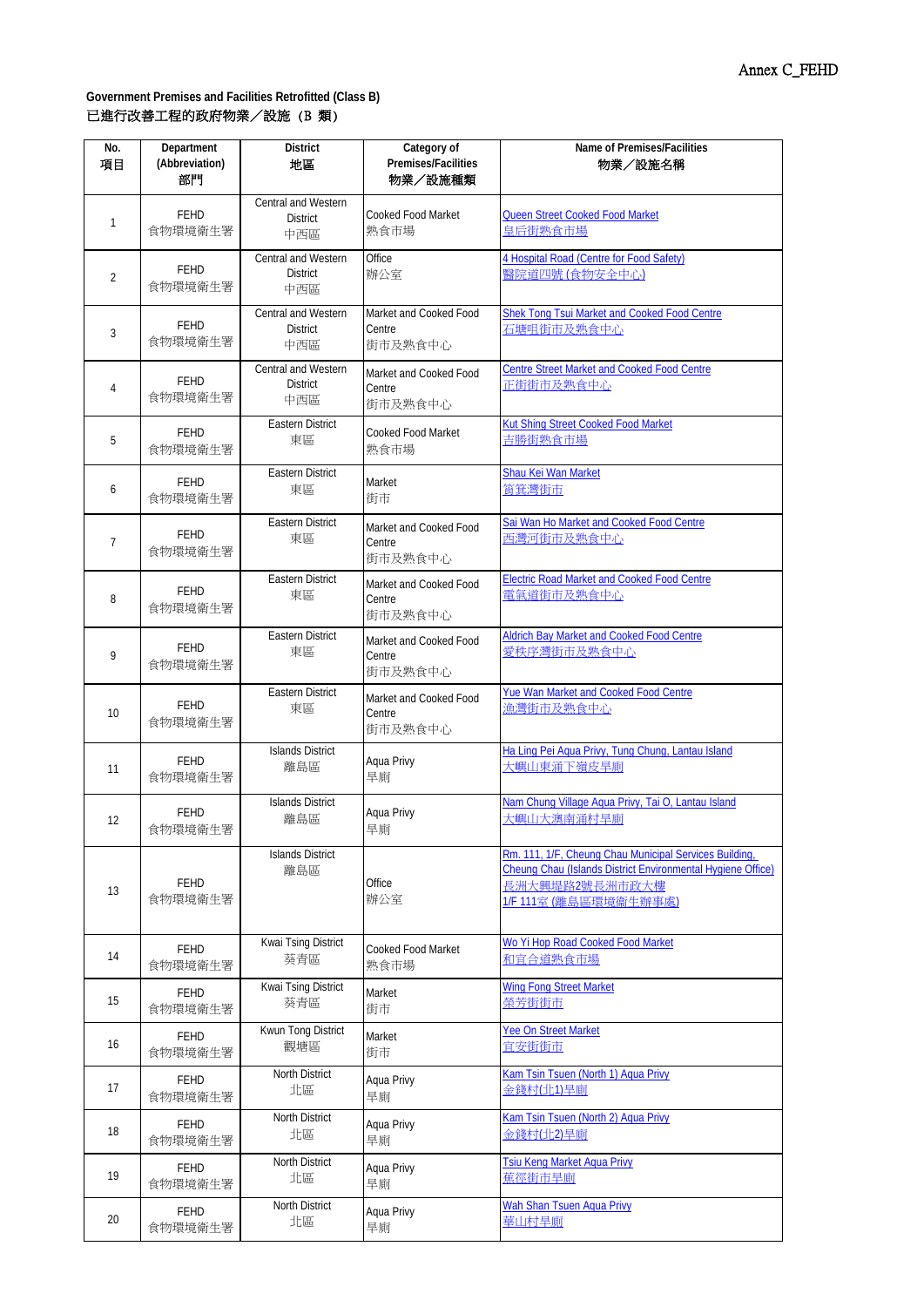| 21 | <b>FEHD</b>            | North District            | Aqua Privy                                        | Kau Liu Agua Privy                                                                 |
|----|------------------------|---------------------------|---------------------------------------------------|------------------------------------------------------------------------------------|
|    | 食物環境衛生署                | 北區                        | 旱廁                                                | 較寮旱廁                                                                               |
| 22 | <b>FEHD</b>            | North District            | Aqua Privy                                        | Tai Long Agua Privy                                                                |
|    | 食物環境衛生署                | 北區                        | 旱廁                                                | 大朗旱廁                                                                               |
| 23 | <b>FEHD</b><br>食物環境衛生署 | North District<br>北區      | Market and Cooked Food<br>Centre<br>街市及熟食中心       | Sha Tau Kok Market and Cooked Food Centre<br>沙頭角街市及熟食中心                            |
| 24 | <b>FEHD</b>            | <b>North District</b>     | Municipal Services Building                       | <b>Shek Wu Hui Municipal Services Building</b>                                     |
|    | 食物環境衛生署                | 北區                        | 市政大廈                                              | 石湖墟市政大廈                                                                            |
| 25 | <b>FEHD</b>            | North District            | Municipal Services Building                       | Luen Wo Hui Municipal Services Building                                            |
|    | 食物環境衛生署                | 北區                        | 市政大廈                                              | 聯和墟市政大廈                                                                            |
| 26 | <b>FEHD</b>            | North District            | Office                                            | North Environmental Hygiene Office                                                 |
|    | 食物環境衛生署                | 北區                        | 辦公室                                               | 北區環境衞生辦事處                                                                          |
| 27 | <b>FEHD</b>            | North District            | Office                                            | <b>Sandy Ridge Cemetery Office</b>                                                 |
|    | 食物環境衛生署                | 北區                        | 辦公室                                               | 沙嶺墳場辦事處                                                                            |
| 28 | <b>FEHD</b><br>食物環境衛生署 | North District<br>北區      | Columbarium/Garden of<br>Remembrance<br>靈灰安置所紀念花園 | Wo Hop Shek Columbarium Phase III and Garden of<br>Remembrance<br>和合石靈灰安置所第3期及紀念花園 |
| 29 | <b>FEHD</b>            | North District            | Columbarium                                       | Wo Hop Shek Columbarium Phase I                                                    |
|    | 食物環境衛生署                | 北區                        | 靈灰安置所                                             | 和合石靈灰安置所第1期                                                                        |
| 30 | FEHD                   | North District            | Cemetery                                          | <b>Sandy Ridge Cemetery and Sandy Ridge Urn Cemetery</b>                           |
|    | 食物環境衛生署                | 北區                        | 墳場                                                | 沙嶺墳場及沙嶺金塔墳場                                                                        |
| 31 | <b>FEHD</b>            | North District            | Cemetery                                          | <b>Wo Hop Shek Cemetery</b>                                                        |
|    | 食物環境衛生署                | 北區                        | 墳場                                                | 和合石墳場                                                                              |
| 32 | <b>FEHD</b><br>食物環境衛生署 | Sha Tin District<br>沙田區   | <b>Cooked Food Market</b><br>熟食市場                 | Fo Tan Cooked Food Market (East) 财炭(東) 孰食市場                                        |
| 33 | <b>FEHD</b>            | Sha Tin District          | <b>Cooked Food Market</b>                         | Fo Tan Cooked Food Market (West)                                                   |
|    | 食物環境衛生署                | 沙田區                       | 熟食市場                                              | 火炭(西)熟食市場                                                                          |
| 34 | FEHD<br>食物環境衛生署        | Sha Tin District<br>沙田區   | Columbarium/Garden of<br>Remembrance<br>靈灰安置所紀念花園 | Fu Shan Columbarium and Garden of Remembrance<br>富山靈灰安置所及紀念花園                      |
| 35 | FEHD                   | Southern District         | Cooked Food Market                                | Nam Long Shan Road Cooked Food Market                                              |
|    | 食物環境衛生署                | 南區                        | 熟食市場                                              | 南朗山道熟食市場                                                                           |
| 36 | <b>FEHD</b>            | Tai Po District           | Aqua Privy                                        | Tin Liu Ha Village Agua Privy                                                      |
|    | 食物環境衛生署                | 大埔區                       | 旱廁                                                | 田寮下村旱廁                                                                             |
| 37 | <b>FEHD</b>            | Tai Po District           | Aqua Privy                                        | Pak Ngau Shek Ha Tsuen Agua Privy                                                  |
|    | 食物環境衛生署                | 大埔區                       | 旱廁                                                | 白牛石下村旱廁                                                                            |
| 38 | FEHD                   | Tai Po District           | Market                                            | <b>Plover Cove Road Market</b>                                                     |
|    | 食物環境衛生署                | 大埔區                       | 街市                                                | 寶湖道街市                                                                              |
| 39 | FEHD                   | Tsuen Wan District        | Aqua Privy                                        | <b>Sham Tseng San Tsuen Aqua Privy</b>                                             |
|    | 食物環境衛生署                | 荃灣區                       | 旱廁                                                | 深井新村旱廁                                                                             |
| 40 | FEHD                   | <b>Tsuen Wan District</b> | Municipal Services Building                       | <b>Yeung Uk Road Municipal Services Building</b>                                   |
|    | 食物環境衛生署                | 荃灣區                       | 市政大廈                                              | 楊屋道市政大廈                                                                            |
| 41 | FEHD                   | Tuen Mun District         | Aqua Privy                                        | <b>Fuk Hang Tsuen Road Aqua Privy</b>                                              |
|    | 食物環境衛生署                | 屯門區                       | 旱廁                                                | 福亨村路旱廁                                                                             |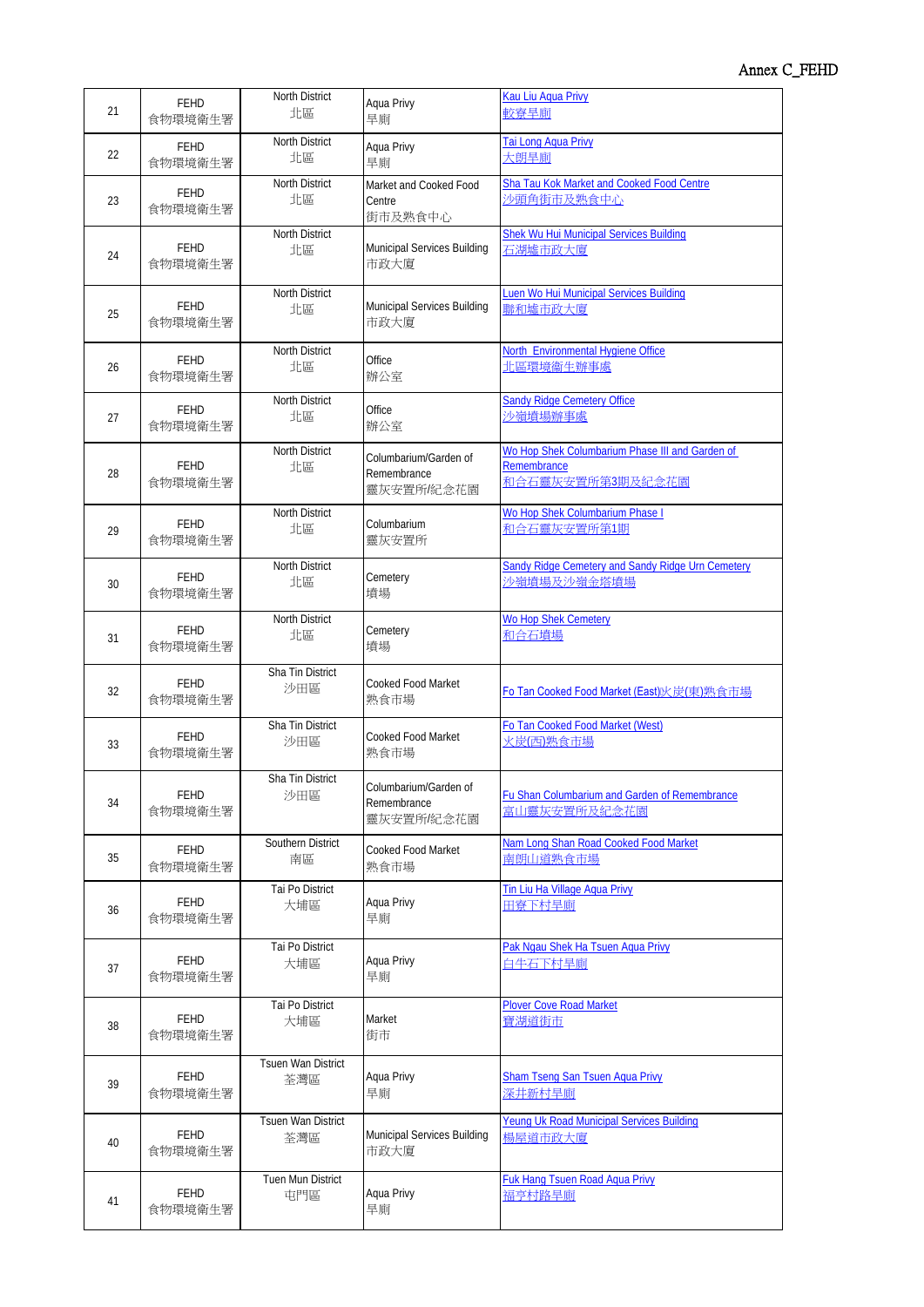| 42 | FEHD                   | Tuen Mun District              | Aqua Privy                                  | Siu Hang Tsuen Aqua Privy                                                                                                          |
|----|------------------------|--------------------------------|---------------------------------------------|------------------------------------------------------------------------------------------------------------------------------------|
|    | 食物環境衛生署                | 屯門區                            | 旱廁                                          | 屯門小坑村旱廁                                                                                                                            |
| 43 | <b>FEHD</b>            | Wan Chai District              | Market                                      | Tang Lung Chau Market                                                                                                              |
|    | 食物環境衛生署                | 灣仔區                            | 街市                                          | 登龍洲街市                                                                                                                              |
| 44 | <b>FEHD</b><br>食物環境衛生署 | Wan Chai District<br>灣仔區       | Market and Cooked Food<br>Centre<br>街市及熟食中心 | Lockhart Road Market and Cooked Food Centre<br>駱克道街市及熟食中心                                                                          |
| 45 | <b>FEHD</b><br>食物環境衛生署 | Wan Chai District<br>灣仔區       | Market and Cooked Food<br>Centre<br>街市及熟食中心 | Wong Nai Chung Market and Cooked Food Centre<br>黄泥涌街市及熟食中心                                                                         |
| 46 | <b>FEHD</b>            | Yau Tsim Mong District         | Market                                      | <b>Haiphong Road Temporary Market</b>                                                                                              |
|    | 食物環境衛生署                | 油尖旺區                           | 街市                                          | 海防道臨時街市                                                                                                                            |
| 47 | <b>FEHD</b><br>食物環境衛生署 | Yau Tsim Mong District<br>油尖旺區 | Municipal Services Building<br>市政大廈         | Kwun Chung Municipal Services Building (Common parts<br>including lift lobbies at each floor)<br>官涌市政大廈(公用部分連各樓層升降機大堂)             |
| 48 | FEHD<br>食物環境衛生署        | Yau Tsim Mong District<br>油尖旺區 | <b>Exhibition Centre</b><br>展覽中心            | <b>Health Education Exhibition and Resource Centre</b><br>Block S4, Kowloon Park, Tsim Sha Tsui, Kowloon<br>衞生教育展覽及資料中心<br>九龍公園S4座 |
| 49 | FEHD                   | Yuen Long District             | Aqua Privy                                  | Shui Chiu San Tsuen (1) Aqua Privy                                                                                                 |
|    | 食物環境衛生署                | 元朗區                            | 旱廁                                          | 水蕉新村旱廁(1)                                                                                                                          |
| 50 | <b>FEHD</b>            | Yuen Long District             | Aqua Privy                                  | Ha Yau Tin Tsuen Aqua Privy                                                                                                        |
|    | 食物環境衛生署                | 元朗區                            | 旱廁                                          | 下攸田村旱廁                                                                                                                             |
| 51 | <b>FEHD</b>            | Yuen Long District             | Aqua Privy                                  | Lin Fa Tei East Aqua Privy                                                                                                         |
|    | 食物環境衛生署                | 元朗區                            | 旱廁                                          | 蓮花地東旱廁                                                                                                                             |
| 52 | <b>FEHD</b>            | Yuen Long District             | Aqua Privy                                  | Lin Fa Tei West Aqua Privy                                                                                                         |
|    | 食物環境衛生署                | 元朗區                            | 旱廁                                          | 蓮花地西旱廁                                                                                                                             |
| 53 | <b>FEHD</b>            | Yuen Long District             | Aqua Privy                                  | <b>Hang Tau Tsuen Agua Privy</b>                                                                                                   |
|    | 食物環境衛生署                | 元朗區                            | 旱廁                                          | 坑頭村旱廁                                                                                                                              |
| 54 | FEHD                   | Yuen Long District             | Aqua Privy                                  | Fung Kong Tsuen Aqua Privy                                                                                                         |
|    | 食物環境衛生署                | 元朗區                            | 旱廁                                          | 鳳降村旱廁                                                                                                                              |
| 55 | <b>FEHD</b>            | Yuen Long District             | Aqua Privy                                  | Ngau Tam Mei West Agua Privy                                                                                                       |
|    | 食物環境衛生署                | 元朗區                            | 旱廁                                          | 牛潭尾西旱廁                                                                                                                             |
| 56 | FEHD                   | Yuen Long District             | Cooked Food Market                          | Kin Yip Street Cooked Food Market                                                                                                  |
|    | 食物環境衛生署                | 元朗區                            | 熟食市場                                        | 建業街熟食市場                                                                                                                            |
| 57 | FEHD                   | Yuen Long District             | Cooked Food Market                          | Kik Yeung Road Cooked Food Market                                                                                                  |
|    | 食物環境衛生署                | 元朗區                            | 熟食市場                                        | 擊壤路熟食市場                                                                                                                            |
| 58 | FEHD                   | Yuen Long District             | Cooked Food Market                          | Tai Tong Road Cooked Food Market                                                                                                   |
|    | 食物環境衛生署                | 元朗區                            | 熟食市場                                        | 大 <u>棠路熟食市場</u>                                                                                                                    |
| 59 | FEHD                   | Yuen Long District             | Market                                      | Lau Fau Shan Market                                                                                                                |
|    | 食物環境衛生署                | 元朗區                            | 街市                                          | 流浮山街市                                                                                                                              |
| 60 | <b>FEHD</b>            | Yuen Long District             | Market                                      | <b>Kam Tin Market</b>                                                                                                              |
|    | 食物環境衛生署                | 元朗區                            | 街市                                          | 錦田街市                                                                                                                               |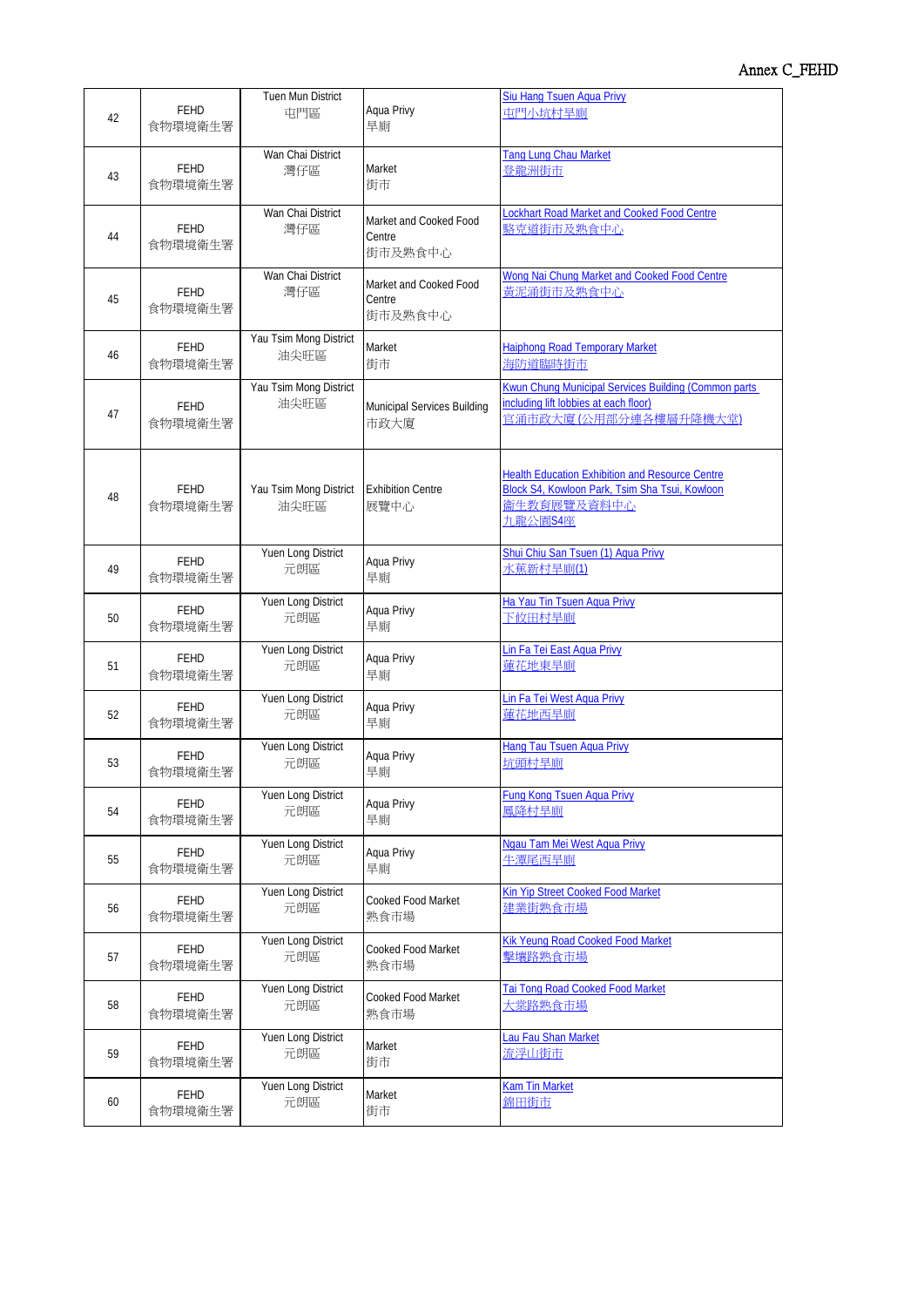# Annex C\_FEHD

| 61 | <b>FEHD</b> | Yuen Long District | Market | <b>Tung Yick Market</b>        |
|----|-------------|--------------------|--------|--------------------------------|
|    | 食物環境衛生署     | 元朗區                | 街市     | 同益街市                           |
| 62 | <b>FFHD</b> | Yuen Long District | Market | Hung Shui Kiu Temporary Market |
|    | 食物環境衛生署     | 元朗區                | 街市     | 洪水橋臨時街市                        |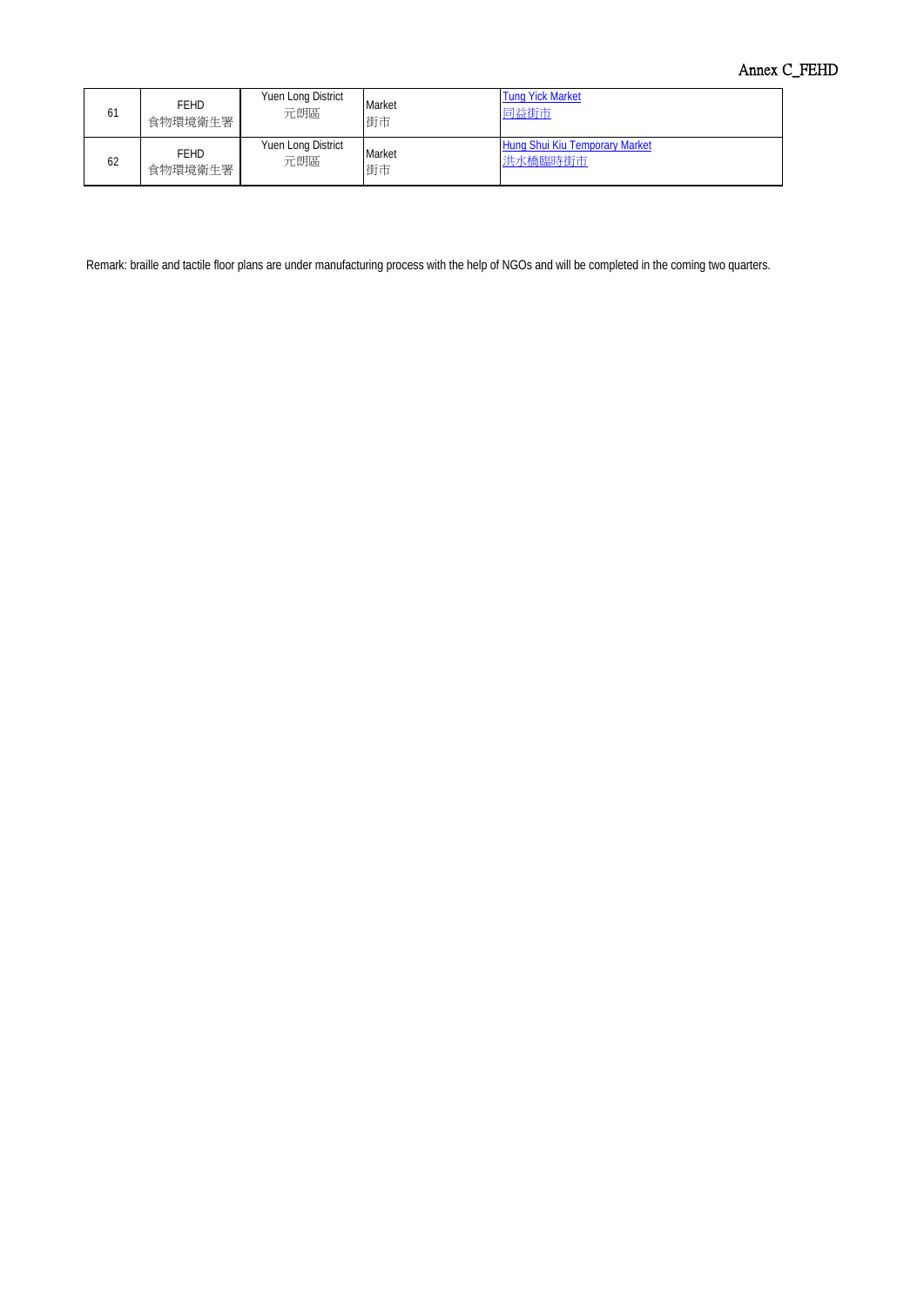**Government Premises and Facilities Retrofitted (Class B)**

# 已進行改善工程的政府物業/設施 (B 類)

| No.<br>項目 | Department<br>(Abbreviation)<br>部門 | <b>District</b><br>地區             | Category of<br><b>Premises/Facilities</b><br>物業/設施種類 | Name of Premises/Facilities<br>物業/設施名稱 |
|-----------|------------------------------------|-----------------------------------|------------------------------------------------------|----------------------------------------|
|           | GPA                                | Central & Western District        | Joint-user Building                                  | <b>Western Magistracy Building</b>     |
|           | 政府產業署                              | 中西區                               | 政府聯用辦公大樓                                             | 西區裁判法院                                 |
|           | GPA<br>政府產業署                       | Central & Western District<br>中西區 | <b>Government Ouarters</b><br>政府宿舍                   | Victoria Flatsi白加道17號                  |
|           | GPA                                | Kowloon City District             | <b>Monument</b>                                      | Ex-Ma Tau Kok Cattle Depot             |
|           | 政府產業署                              | 九龍城區                              | 古蹟                                                   | 前馬頭角牲畜檢疫站                              |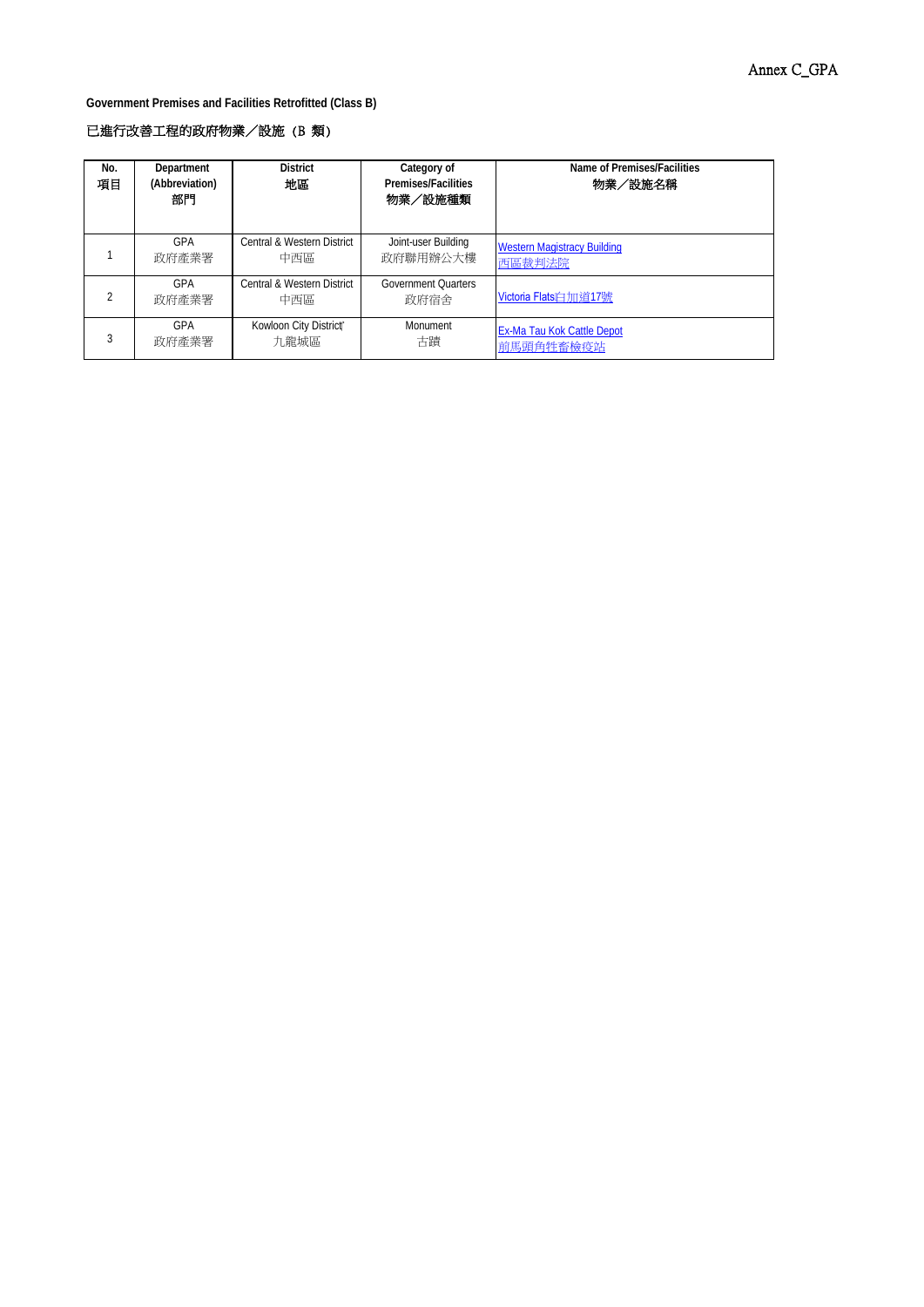| No.<br>項目      | Department<br>(Abbreviation)<br>部門 | <b>District</b><br>地區                       | Category of<br><b>Premises/Facilities</b><br>物業/設施種類   | Name of Premises/Facilities<br>物業/設施名稱                      |
|----------------|------------------------------------|---------------------------------------------|--------------------------------------------------------|-------------------------------------------------------------|
| 1              | HAD<br>民政事務總署                      | Central & Western<br><b>District</b><br>中西區 | Community Hall/Community<br>Centre<br>社區會堂/社區中心        | <b>Western District Community Centre</b><br>西區社區中心          |
| $\overline{2}$ | HAD<br>民政事務總署                      | Central & Western<br><b>District</b><br>中西區 | <b>Community Hall/Community</b><br>Centre<br>社區會堂/社區中心 | <b>Kennedy Town Community Complex</b><br>堅尼地城社區綜合大樓         |
| $\overline{3}$ | HAD<br>民政事務總署                      | <b>Tsuen Wan District</b><br>荃灣區            | 社區會堂/中心<br><b>Community Hall/Centre</b>                | <b>Airport Core Programme Exhibition Centre</b><br>機場核心展覽中心 |
| $\overline{4}$ | HAD<br>民政事務總署                      | Sha Tin District<br>沙田區                     | <b>Community Hall/Community</b><br>Centre<br>社區會堂/社區中心 | <b>Kwong Yuen Community Hall</b><br>廣源社區會堂                  |
| 5              | HAD<br>民政事務總署                      | Sha Tin District<br>沙田區                     | <b>Community Hall/Community</b><br>Centre<br>社區會堂/社區中心 | <b>Lung Hang Estate Community Centre</b><br>降亨社區中心          |
| 6              | HAD<br>民政事務總署                      | Sha Tin District<br>沙田區                     | <b>Community Hall/Community</b><br>Centre<br>社區會堂/社區中心 | <b>Pok Hong Community Hall</b><br>博康社區會堂                    |
| $\overline{7}$ | HAD<br>民政事務總署                      | Sha Tin District<br>沙田區                     | <b>Community Hall/Community</b><br>Centre<br>社區會堂/社區中心 | <b>Sha Kok Community Hall</b><br>沙角社區會堂                     |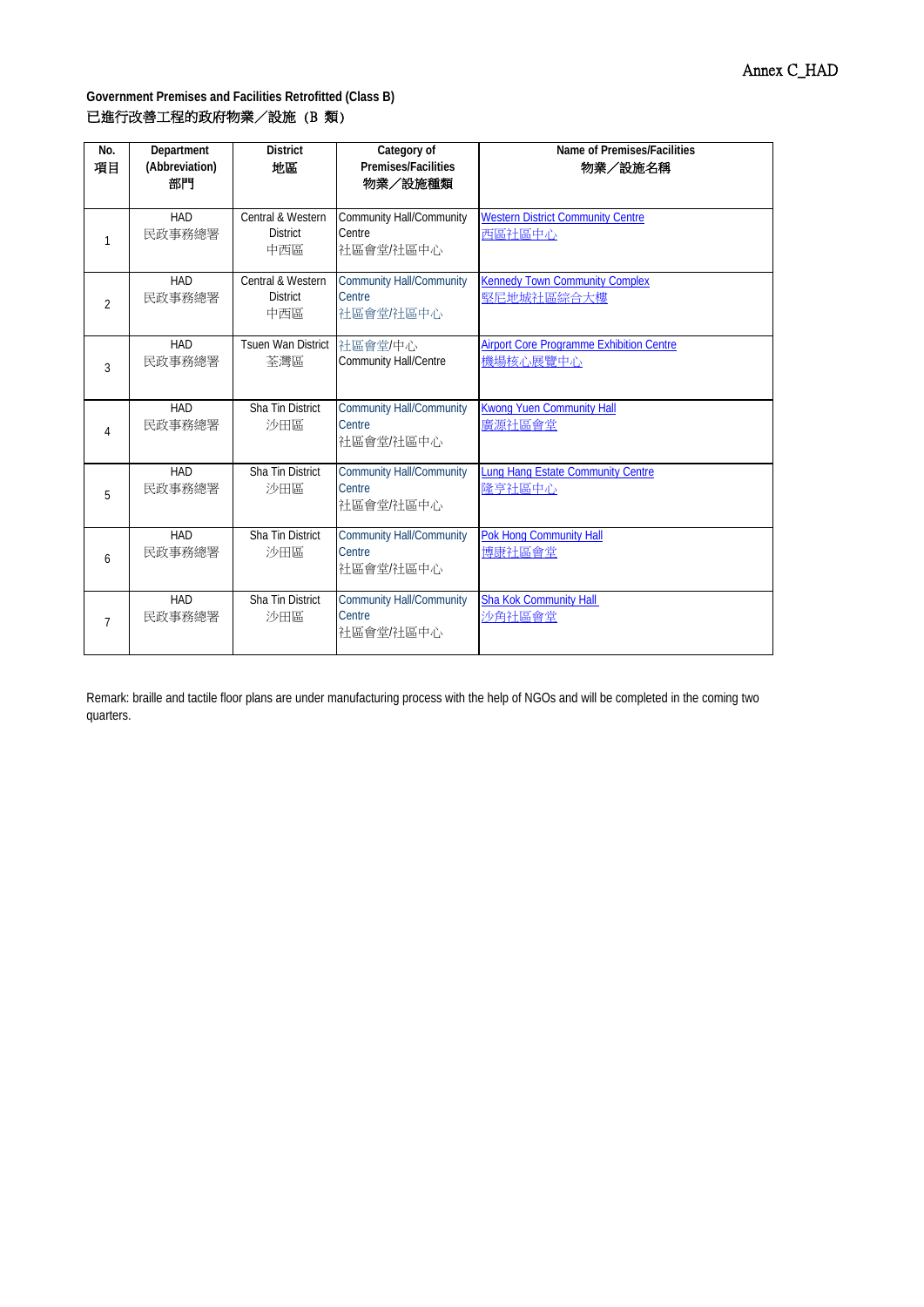**Government Premises and Facilities Retrofitted (Class B)**

## 已進行改善工程的政府物業/設施 (B 類)

| No.            | Department     | <b>District</b>              | Category of         | Name of Premises/Facilities          |
|----------------|----------------|------------------------------|---------------------|--------------------------------------|
| 項目             | (Abbreviation) | 地區                           | Premises/Facilities | 物業/設施名稱                              |
|                | 部門             |                              | 物業/設施種類             |                                      |
|                |                |                              |                     |                                      |
|                |                |                              |                     |                                      |
|                | <b>HKPO</b>    | Central and Western District | Post Office         | <b>General Post Office</b>           |
| 1              | 香港郵政           | 中西區                          | 郵局                  | 郵政總局                                 |
|                |                |                              |                     |                                      |
|                | <b>HKPO</b>    | Central and Western District | Post Office         | <b>Kennedy Town Post Office</b>      |
| $\overline{2}$ | 香港郵政           | 中西區                          | 郵局                  | 堅尼地城郵政局                              |
|                |                |                              |                     |                                      |
|                | <b>HKPO</b>    | Central and Western District | Post Office         | <b>Queen's Road Post Office</b>      |
| 3              | 香港郵政           | 中西區                          | 郵局                  | 皇后大道郵政局                              |
|                |                |                              |                     |                                      |
|                | <b>HKPO</b>    | <b>Eastern District</b>      | Post Office         | King's Road Post Office              |
| 4              | 香港郵政           | 東區                           | 郵局                  | 英皇道郵政局                               |
|                | <b>HKPO</b>    | <b>Eastern District</b>      | Post Office         | Shau Kei Wan Post Office             |
| 5              | 香港郵政           | 東區                           | 郵局                  | 筲箕灣郵政局                               |
|                |                |                              |                     |                                      |
|                | <b>HKPO</b>    | Kowloon City District®       | Post Office         | Ho Man Tin Post Office               |
| 6              | 香港郵政           | 九龍城區                         | 郵局                  | 何文田郵政局                               |
|                | <b>HKPO</b>    | Kwai Tsing District          | Post Office         | <b>Cheung Fat Post Office</b>        |
| 7              | 香港郵政           | 葵青區                          | 郵局                  | 長發郵政局                                |
|                |                |                              |                     |                                      |
|                | <b>HKPO</b>    | Kwai Tsing District          | Post Office         | Kwai Shing Post Office               |
| 8              | 香港郵政           | 葵青區                          | 郵局                  | 葵盛郵政局                                |
|                | <b>HKPO</b>    | Kwai Tsing District          | Post Office         | <b>Kwai Fong Post Office</b>         |
| 9              | 香港郵政           | 葵青區                          | 郵局                  | 葵芳郵政局                                |
|                |                |                              |                     |                                      |
|                | <b>HKPO</b>    | Kwai Tsing District          | Post Office         | <b>Tsing Yi Post Office</b>          |
| 10             | 香港郵政           | 葵青區                          | 郵局                  | 青衣郵政局                                |
|                | <b>HKPO</b>    | Kwun Tong District®          | Post Office         | <b>Kowloon Bay Post Office</b>       |
| 11             | 香港郵政           | 觀塘區                          | 郵局                  | 九龍灣郵政局                               |
|                |                |                              |                     |                                      |
| 12             | <b>HKPO</b>    | Kwun Tong District*          | Post Office         | Lam Tin Post Office<br>藍田郵政局         |
|                | 香港郵政           | 觀塘區                          | 郵局                  |                                      |
|                | <b>HKPO</b>    | Kwun Tong District*          | Post Office         | Sau Mau Ping Post Office             |
| 13             | 香港郵政           | 觀塘區                          | 郵局                  | 秀茂坪郵政局                               |
|                | <b>HKPO</b>    | Kwun Tong District®          | Post Office         |                                      |
| 14             | 香港郵政           |                              | 郵局                  | <b>Yau Tong Post Office</b><br>油塘郵政局 |
|                |                | 觀塘區                          |                     |                                      |
|                | <b>HKPO</b>    | North District               | Post Office         | <b>Shek Wu Hui Post Office</b>       |
| 15             | 香港郵政           | 北區                           | 郵局                  | 石湖墟郵政局                               |
|                | <b>HKPO</b>    | North District               | Post Office         | <b>Wah Ming Post Office</b>          |
| 16             | 香港郵政           | 北區                           | 郵局                  | 華明郵政局                                |
|                |                |                              |                     |                                      |
|                | <b>HKPO</b>    | Sha Tin District             | Post Office         | Fo Tan Post Office                   |
| 17             | 香港郵政           | 沙田區                          | 郵局                  | 火炭郵政局                                |
|                | <b>HKPO</b>    | Sha Tin District             | Post Office         | Kam Tai Post Office                  |
| 18             | 香港郵政           | 沙田區                          | 郵局                  | 錦泰郵政局                                |
|                |                |                              |                     |                                      |
|                | <b>HKPO</b>    | Sha Tin District             | Post Office         | Mei Lam Post Office                  |
| 19             | 香港郵政           | 沙田區                          | 郵局                  | 美林郵政局                                |
|                | <b>HKPO</b>    | Sha Tin District             | Post Office         | <b>Sha Tin Central Post Office</b>   |
| 20             | 香港郵政           | 沙田區                          | 郵局                  | 沙田中央郵政局                              |
|                |                |                              |                     |                                      |
|                | <b>HKPO</b>    | Sham Shui Po District®       | Post Office         | Mei Foo Sun Chuen Post Office        |
| 21             | 香港郵政           | 深水埗區                         | 郵局                  | 美孚新邨郵政局                              |
|                |                |                              |                     |                                      |
|                | <b>HKPO</b>    | Sham Shui Po District®       | Post Office         | <b>Shek Kip Mei Post Office</b>      |
| 22             | 香港郵政           | 深水埗區                         | 郵局                  | 石硤尾郵政局                               |
|                |                |                              |                     |                                      |
|                | <b>HKPO</b>    | Southern District            | Post Office         | Ap Lei Chau Post Office              |
| 23             | 香港郵政           | 南區                           | 郵局                  | 鴨脷洲郵政局                               |
|                |                |                              |                     |                                      |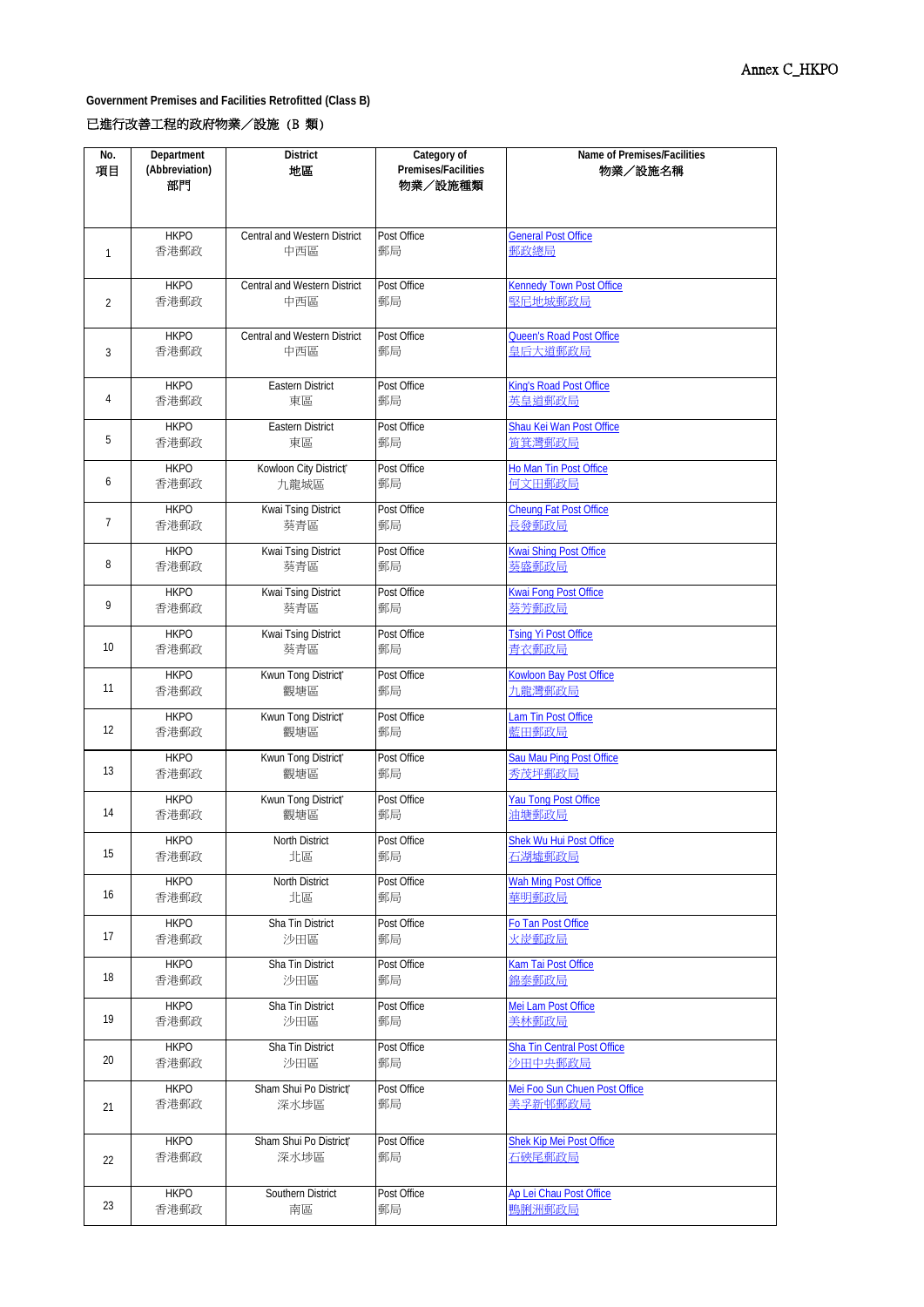| 24 | <b>HKPO</b> | Southern District         | Post Office | <b>Cyberport Post Office</b>       |
|----|-------------|---------------------------|-------------|------------------------------------|
|    | 香港郵政        | 南區                        | 郵局          | 數碼港郵政局                             |
| 25 | <b>HKPO</b> | Southern District         | Post Office | Wah Fu Post Office                 |
|    | 香港郵政        | 南區                        | 郵局          | 華富郵政局                              |
| 26 | <b>HKPO</b> | Southern District         | Post Office | <b>Stanley Post Office</b>         |
|    | 香港郵政        | 南區                        | 郵局          | 赤柱郵政局                              |
| 27 | <b>HKPO</b> | Tai Po District           | Post Office | Tai Po Post Office                 |
|    | 香港郵政        | 大埔區                       | 郵局          | 大埔郵政局                              |
| 28 | <b>HKPO</b> | <b>Tsuen Wan District</b> | Post Office | <b>Tsuen Wan Post Office</b>       |
|    | 香港郵政        | 荃灣區                       | 郵局          | 荃灣郵政局                              |
| 29 | <b>HKPO</b> | Tsuen Wan District        | Post Office | <b>Tsuen Wan West Post Office</b>  |
|    | 香港郵政        | 荃灣區                       | 郵局          | 荃灣西郵政局                             |
| 30 | <b>HKPO</b> | <b>Tsuen Wan District</b> | Post Office | Yeung Uk Road Post Office          |
|    | 香港郵政        | 荃灣區                       | 郵局          | 楊屋道郵政局                             |
| 31 | <b>HKPO</b> | <b>Tuen Mun District</b>  | Post Office | <b>Butterfly Post Office</b>       |
|    | 香港郵政        | 屯門區                       | 郵局          | 蝴蝶郵政局                              |
| 32 | <b>HKPO</b> | Tuen Mun District         | Post Office | Fu Tai Post Office                 |
|    | 香港郵政        | 屯門區                       | 郵局          | 富泰郵政局                              |
| 33 | <b>HKPO</b> | Tuen Mun District         | Post Office | Leung King Post Office             |
|    | 香港郵政        | 屯門區                       | 郵局          | 一<br>良 <u>景郵政局</u>                 |
| 34 | <b>HKPO</b> | Tuen Mun District         | Post Office | On Ting Post Office                |
|    | 香港郵政        | 屯門區                       | 郵局          | 安定郵政局                              |
| 35 | <b>HKPO</b> | Wong Tai Sin District®    | Post Office | <b>Chuk Yuen Post Office</b>       |
|    | 香港郵政        | 黃大仙區                      | 郵局          | 竹園郵政局                              |
| 36 | <b>HKPO</b> | Wong Tai Sin District®    | Post Office | Lok Fu Post Office                 |
|    | 香港郵政        | 黃大仙區                      | 郵局          | 樂富郵政局                              |
| 37 | <b>HKPO</b> | Wong Tai Sin District®    | Post Office | Wong Tai Sin Post Office           |
|    | 香港郵政        | 黃大仙區                      | 郵局          | 黃大仙郵政局                             |
| 38 | <b>HKPO</b> | Yau Tsim Mong District®   | Post Office | <b>Granville Road Post Office</b>  |
|    | 香港郵政        | 油尖旺區                      | 郵局          | 加連威老道郵政局                           |
| 39 | <b>HKPO</b> | Yau Tsim Mong District®   | Post Office | <b>Kowloon Central Post Office</b> |
|    | 香港郵政        | 油尖旺區                      | 郵局          | 九龍中央郵政局                            |
| 40 | <b>HKPO</b> | Yuen Long District        | Post Office | <b>Fairview Park Post Office</b>   |
|    | 香港郵政        | 元朗區                       | 郵局          | 錦繡花園郵政局                            |
| 41 | <b>HKPO</b> | Yuen Long District        | Post Office | San Tin Post Office                |
|    | 香港郵政        | 元朗區                       | 郵局          | 新田郵政局                              |
| 42 | <b>HKPO</b> | Yuen Long District        | Post Office | <b>Tin Yiu Post Office</b>         |
|    | 香港郵政        | 元朗區                       | 郵局          | 天耀郵政局                              |
| 43 | <b>HKPO</b> | Yuen Long District        | Post Office | <b>Tin Yuet Post Office</b>        |
|    | 香港郵政        | 元朗區                       | 郵局          | 天悅郵政局                              |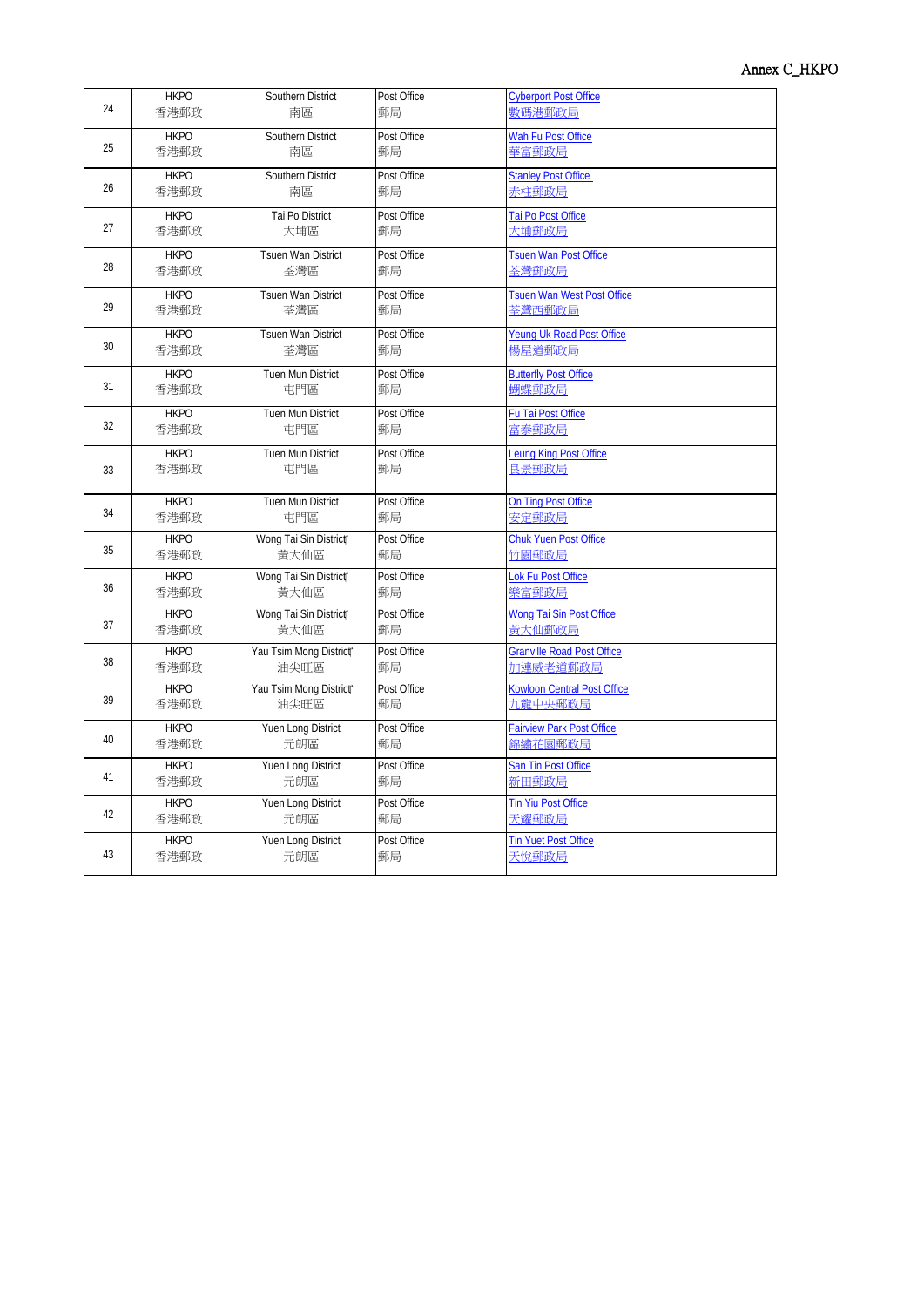| No.<br>項目      | Department<br>(Abbreviation)<br>部門 | <b>District</b><br>地區                         | Category of<br><b>Premises/Facilities</b><br>物業/設施種類 | Name of Premises/Facilities<br>物業/設施名稱                                                 |
|----------------|------------------------------------|-----------------------------------------------|------------------------------------------------------|----------------------------------------------------------------------------------------|
| 1              | <b>HKPF</b><br>香港警務處               | Central & Western<br><b>District</b><br>中西區   | Station / Post<br>警署 / 警崗                            | Peak Police Station』[J] 頂警署                                                            |
| $\overline{2}$ | <b>HKPF</b><br>香港警務處               | Central & Western<br><b>District</b><br>中西區   | Station / Post<br>警署 / 警崗                            | <b>Cheung Chau Police Station</b><br>長洲警署                                              |
| 3              | <b>HKPF</b><br>香港警務處               | <b>North District</b><br>北區                   | Station / Post<br>警署 / 警崗                            | Ta Kwu Ling Police Station打鼓嶺警署                                                        |
| 4              | <b>HKPF</b><br>香港警務處               | Sham Shui Po<br>District <sup>®</sup><br>深水埗區 | Station / Post<br>警署 / 警崗                            | Sham Shui Po Police Station (plus Shek Kip Mei Reporting<br>Centre)<br>深水埗警署(及石硤尾報案中心) |
| 5              | <b>HKPF</b><br>香港警務處               | Yau Tsim Mong<br><b>District</b> *<br>油尖旺區    | Station / Post<br>警署 / 警崗                            | Yau Ma Tei Police Station<br>油麻地警署                                                     |
| 6              | <b>HKPF</b><br>香港警務處               | Yau Tsim Mong<br><b>District®</b><br>油尖旺區     | Station / Post<br>警署 / 警崗                            | Mong Kok Police Station 旺角警署                                                           |
| 7              | <b>HKPF</b><br>香港警務處               | Yuen Long District<br>元朗區                     | Station / Post<br>警署 / 警崗                            |                                                                                        |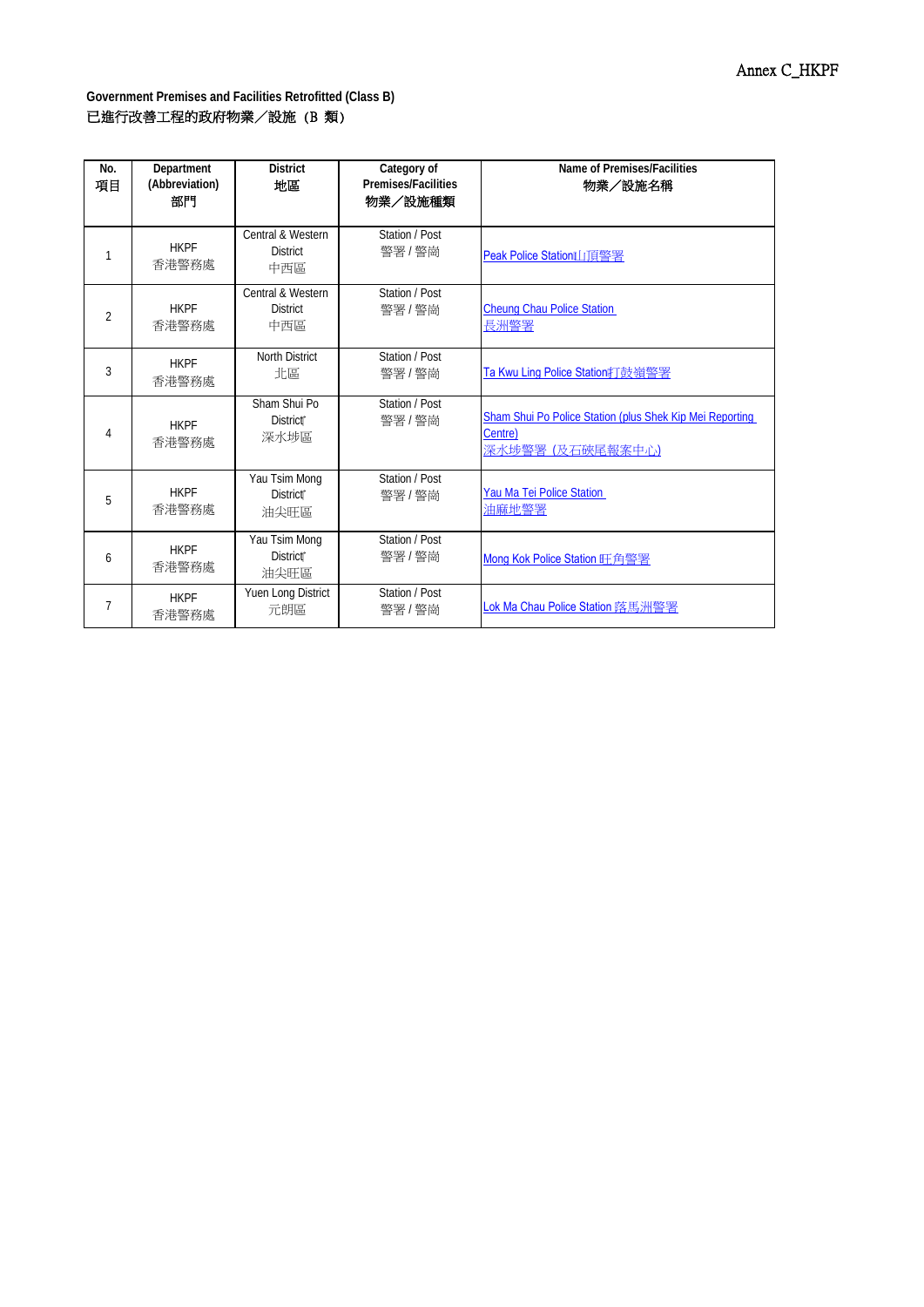| No.<br>項目 | Department<br>(Abbreviation)<br>部門 | <b>District</b><br>地區                       | <b>Category of Premises/Facilities</b><br>物業/設施種類                                                        | Name of Premises/Facilities<br>物業/設施名稱                      |
|-----------|------------------------------------|---------------------------------------------|----------------------------------------------------------------------------------------------------------|-------------------------------------------------------------|
|           | ImmD<br>入境事務處                      | Central & Western<br><b>District</b><br>中西區 | Births/Deaths/Marriage/Registration of<br>Persons/Documents Office<br>出生/死亡/婚姻/人事登記/證件辦事處 大會堂婚姻登記處 大會堂高座 | City Hall Marriage Registry, High Block, City Hall          |
|           | ImmD<br>入境事務處                      | Central & Western<br><b>District</b><br>中西區 | Births/Deaths/Marriage/Registration of<br>Persons/Documents Office<br>出生/死亡/婚姻/人事登記/證件辦事處 紅棉路婚姻登記處 羅年信大樓 | <b>Cotton Tree Drive Marriage Registry, Rawlinson House</b> |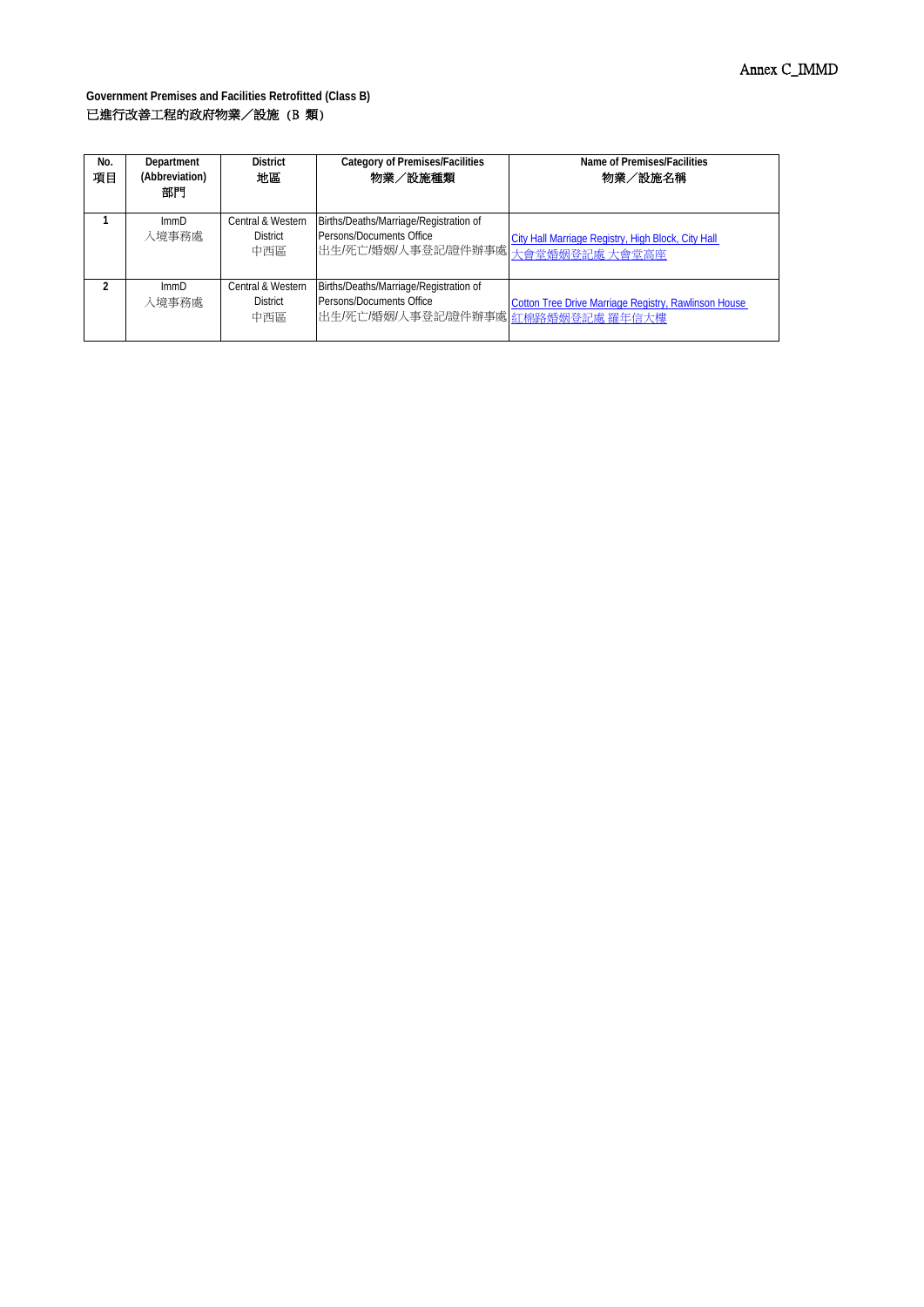| No.<br>項目      | Department<br>(Abbreviation)<br>部門 | <b>District</b><br>地區                         | Category of<br><b>Premises/Facilities</b><br>物業/設施種類 | Name of Premises/Facilities<br>物業/設施名稱                    |
|----------------|------------------------------------|-----------------------------------------------|------------------------------------------------------|-----------------------------------------------------------|
|                | JUD.<br>司法機構                       | Central and Western<br><b>District</b><br>中西區 | Court<br>法院                                          | High Court Building<br>高等法院大樓                             |
| $\overline{2}$ | JUD                                | <b>Eastern District</b>                       | Court                                                | Eastern Law Courts Building (Eastern Magistrates' Courts) |
|                | 司法機構                               | 東區                                            | 法院                                                   | 東區法院大樓 (東區裁判法院)                                           |
| 3              | JUD                                | Kwun Tong District                            | Court                                                | Kwun Tong Law Courts Building                             |
|                | 司法機構                               | 觀塘區                                           | 法院                                                   | 觀塘法院大樓                                                    |
| 4              | <b>JUD</b>                         | Sha Tin District                              | Court                                                | <b>Shatin Law Courts Building</b>                         |
|                | 司法機構                               | 沙田區                                           | 法院                                                   | 沙田法院大樓                                                    |
| 5              | JUD                                | Tuen Mun District                             | Court                                                | <b>Tuen Mun Law Courts Building</b>                       |
|                | 司法機構                               | 屯門區                                           | 法院                                                   | 屯門法院大樓                                                    |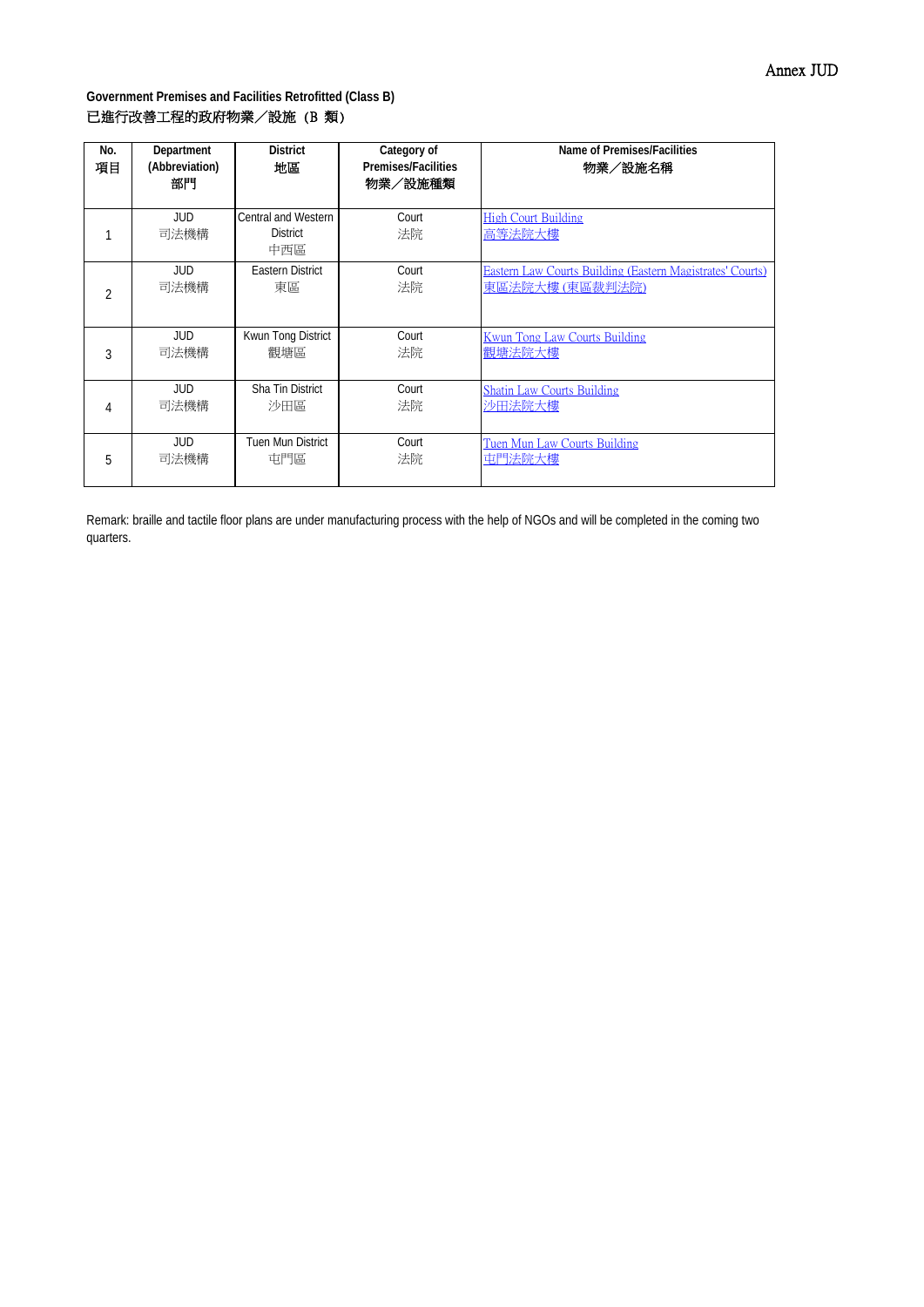| No.<br>項目      | Department<br>(Abbreviation)<br>部門 | <b>District</b><br>地區       | Category of<br>Premises/Facilities<br>物業/設施種類 | Name of Premises/Facilities<br>物業/設施名稱                                            |
|----------------|------------------------------------|-----------------------------|-----------------------------------------------|-----------------------------------------------------------------------------------|
| $\mathbf{1}$   | LCSD(Cultural)<br>康樂文化事務署<br>(文化)  | Tsuen Wan<br>荃灣             | Libraries<br>圖書館                              | Tsuen Wan Public Library<br>荃灣公共圖書館                                               |
| $\overline{2}$ | LCSD(Cultural)<br>康樂文化事務署<br>(文化)  | Central &<br>Western<br>中西區 | Performing Arts Venues<br>表演場地                | Hong Kong City Hall<br>香港大會堂低座                                                    |
| 3              | LCSD(Cultural)<br>康樂文化事務署<br>(文化)  | Central &<br>Western<br>中西區 | Libraries<br>圖書館                              | <b>City Hall Public Library</b><br>大會堂公共圖書館                                       |
| 4              | LCSD(Cultural)<br>康樂文化事務署<br>(文化)  | Central &<br>Western<br>中西區 | Museums<br>博物館                                | Museum of Tea Ware<br>茶具文物館                                                       |
| 5              | LCSD(Cultural)<br>康樂文化事務署<br>(文化)  | Central &<br>Western<br>中西區 | <b>Museums</b><br>博物館                         | Dr Sun Yat-sen Museum<br>孫中山紀念館                                                   |
| 6              | LCSD(Cultural)<br>康樂文化事務署<br>(文化)  | Central &<br>Western<br>中西區 | <b>Museums</b><br>博物館                         | Hong Kong Visual Arts Centre<br>香港視覺藝術中心                                          |
| $\overline{7}$ | LCSD(Cultural)<br>康樂文化事務署<br>(文化)  | Eastern<br>東區               | <b>Museums</b><br>博物館                         | Hong Kong Museum of Coastal Defence<br>香港海防博物館                                    |
| 8              | LCSD(Cultural)<br>康樂文化事務署<br>(文化)  | Eastern<br>東區               | Museums<br>博物館                                | Law Uk Folk Museum<br>羅屋民俗館                                                       |
| 9              | LCSD(Cultural)<br>康樂文化事務署<br>(文化)  | Sai Kung<br>西貢              | Museums<br>博物館                                | Sheung Yiu Folk Museum<br>上窰民俗文物館                                                 |
| 10             | LCSD(Cultural)<br>康樂文化事務署<br>(文化)  | Sha Tin<br>沙田               | <b>Historic Buildings</b><br>歷史建築             | Old House, Wong Uk Village, Sha Tin<br>沙田王屋邨村古屋                                   |
| 11             | LCSD(Cultural)<br>康樂文化事務署<br>(文化)  | Sham Shui Po<br>深水埗         | Museums<br>博物館                                | Lei Cheng Uk Han Tomb Museum<br>李鄭屋漢墓博物館                                          |
| 12             | LCSD(Cultural)<br>康樂文化事務署<br>(文化)  | Tai Po<br>大埔                | Museums<br>博物館                                | Hong Kong Railway Museum<br>香港鐵路博物館                                               |
| 13             | LCSD(Cultural)<br>康樂文化事務署<br>(文化)  | <b>Tsuen Wan</b><br>荃灣      | Museums<br>博物館                                | <b>Sam Tung Uk Museum</b><br>三棟屋博物館                                               |
| 14             | LCSD(Cultural)<br>康樂文化事務署<br>(文化)  | Yau Tsim Mong<br>油尖旺        | Museums<br>博物館                                | Hong Kong Heritage Discovery Centre<br>香港文物探知館                                    |
| 15             | LCSD(Cultural)<br>康樂文化事務署<br>(文化)  | Yuen Long<br>元朗             | Museums<br>博物館                                | Ping Shan Tang Clan Gallery cum Heritage Trail Visitors Centre<br>屏山鄧族文物館暨文物徑訪客中心 |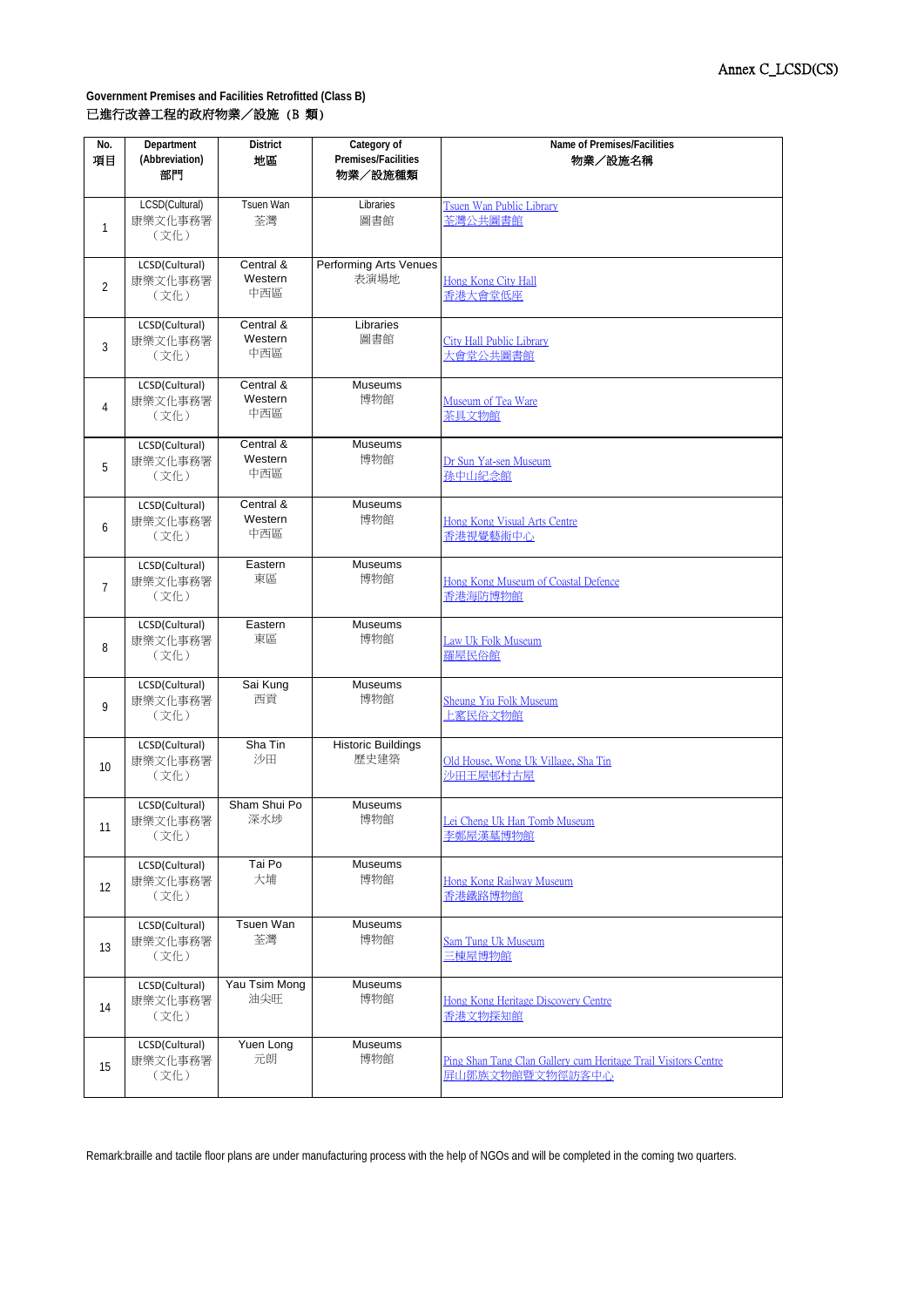| No.            | Department (Abbreviation)     | <b>District</b>     | <b>Category of Premises/Facilities</b>                                              | Name of Premises/Facilities                                                     |
|----------------|-------------------------------|---------------------|-------------------------------------------------------------------------------------|---------------------------------------------------------------------------------|
| 項目             | 部門                            | 地區                  | 物業/設施種類                                                                             | 物業/設施名稱                                                                         |
|                | LCSD(Leisure)<br>康樂文化事務署 (康樂) | Kowloon City<br>九龍城 | Gardens, Recreation Grounds and Yan Fung Street Rest Garden<br>Parks<br>花園、康樂場地及公園  | 仁楓街休憩花園                                                                         |
| $\mathfrak{p}$ | LCSD(Leisure)<br>康樂文化事務署 (康樂) | Kowloon City<br>九龍城 | Gardens, Recreation Grounds and Kowloon Walled City Park<br>Parks<br>花園、康樂場地及公園     | 九龍寨城公園                                                                          |
| $\overline{3}$ | LCSD(Leisure)                 | Kwun Tong           | Parks                                                                               | Gardens, Recreation Grounds and Clear Water Bay Road Temporary Sitting-out Area |
|                | 康樂文化事務署 (康樂)                  | 觀塘                  | 花園、康樂場地及公園                                                                          | 清水灣道臨時休憩處                                                                       |
|                | LCSD(Leisure)<br>康樂文化事務署 (康樂) | Southern<br>南區      | Gardens, Recreation Grounds and Sun Pat Kan Sitting-out Area<br>Parks<br>花園、康樂場地及公園 | 新八間休憩處                                                                          |
| 5              | LCSD(Leisure)                 | Tsuen Wan           | Beaches and Swimming Pools                                                          | <b>Ting Kau Beach</b>                                                           |
|                | 康樂文化事務署 (康樂)                  | 荃灣                  | 泳灘及泳池                                                                               | 汀九灣泳灘                                                                           |
| 6              | LCSD(Leisure)                 | Tsuen Wan           | Beaches and Swimming Pools                                                          | <b>Anglers' Beach</b>                                                           |
|                | 康樂文化事務署 (康樂)                  | 荃灣                  | 泳灘及泳池                                                                               | 釣魚灣泳灘                                                                           |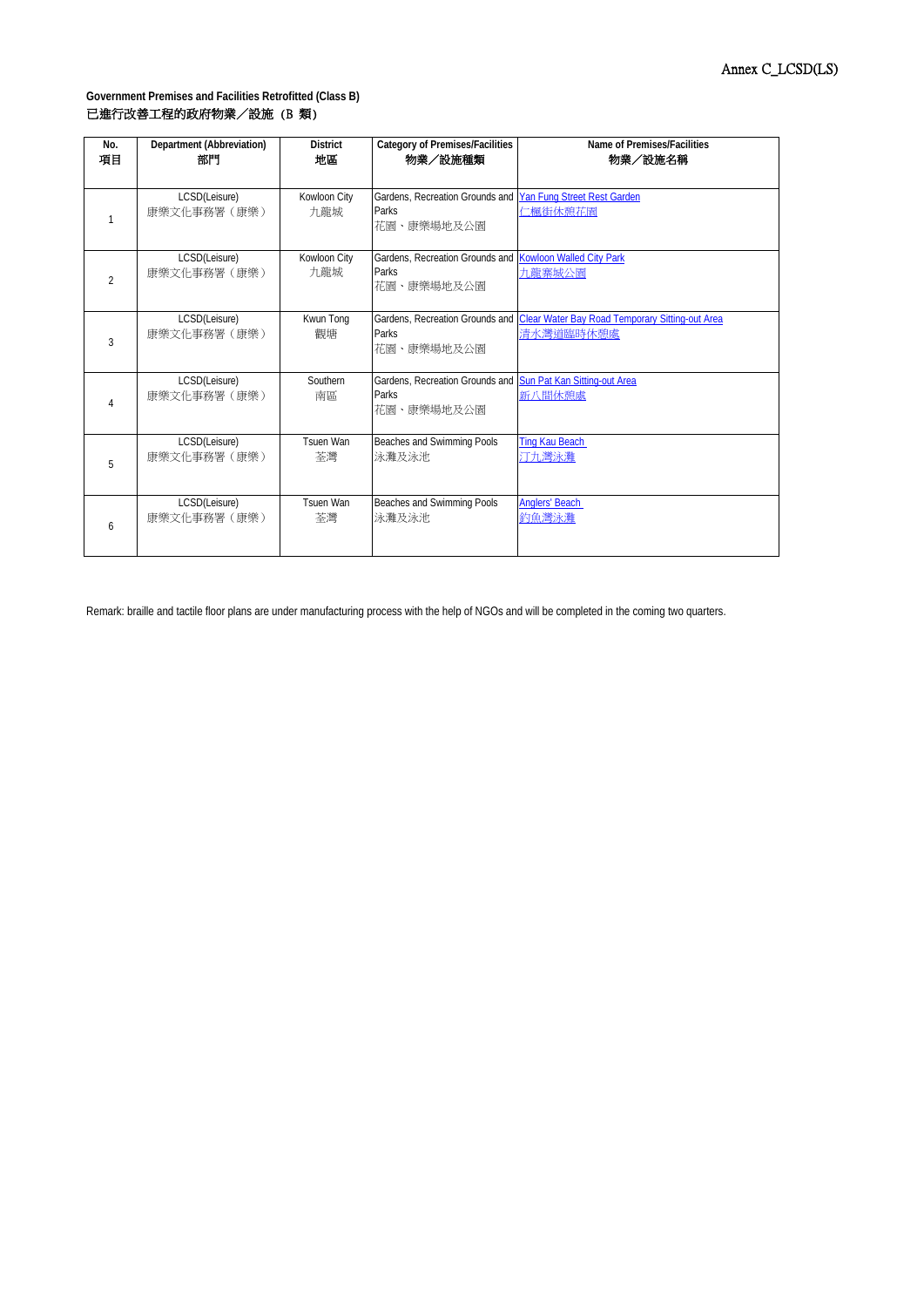| No.<br>項目 | Department<br>(Abbreviation)<br>部門 | <b>District</b><br>地區                                  | Category of<br><b>Premises/Facilities</b><br>物業/設施種類 | Name of Premises/Facilities<br>物業/設施名稱                                                                                        |
|-----------|------------------------------------|--------------------------------------------------------|------------------------------------------------------|-------------------------------------------------------------------------------------------------------------------------------|
|           | ID<br>勞工處                          | <b>Central &amp; Western</b><br><b>District</b><br>中西區 | Office with counter services<br>設有櫃位服務的辦公室           | Labour Relations Division (Hong Kong West), Western<br><b>Magistracy Building</b><br>勞資關係科(西港島),西區裁判署                         |
|           | ID.<br>勞工處                         | <b>Central &amp; Western</b><br><b>District</b><br>中西區 | Job Centre<br>就業中心                                   | <b>Employment Services Division (Hong Kong West Job Centre),</b><br><b>Western Magistracy Building</b><br>就業科(西港島就業中心), 西區裁判署 |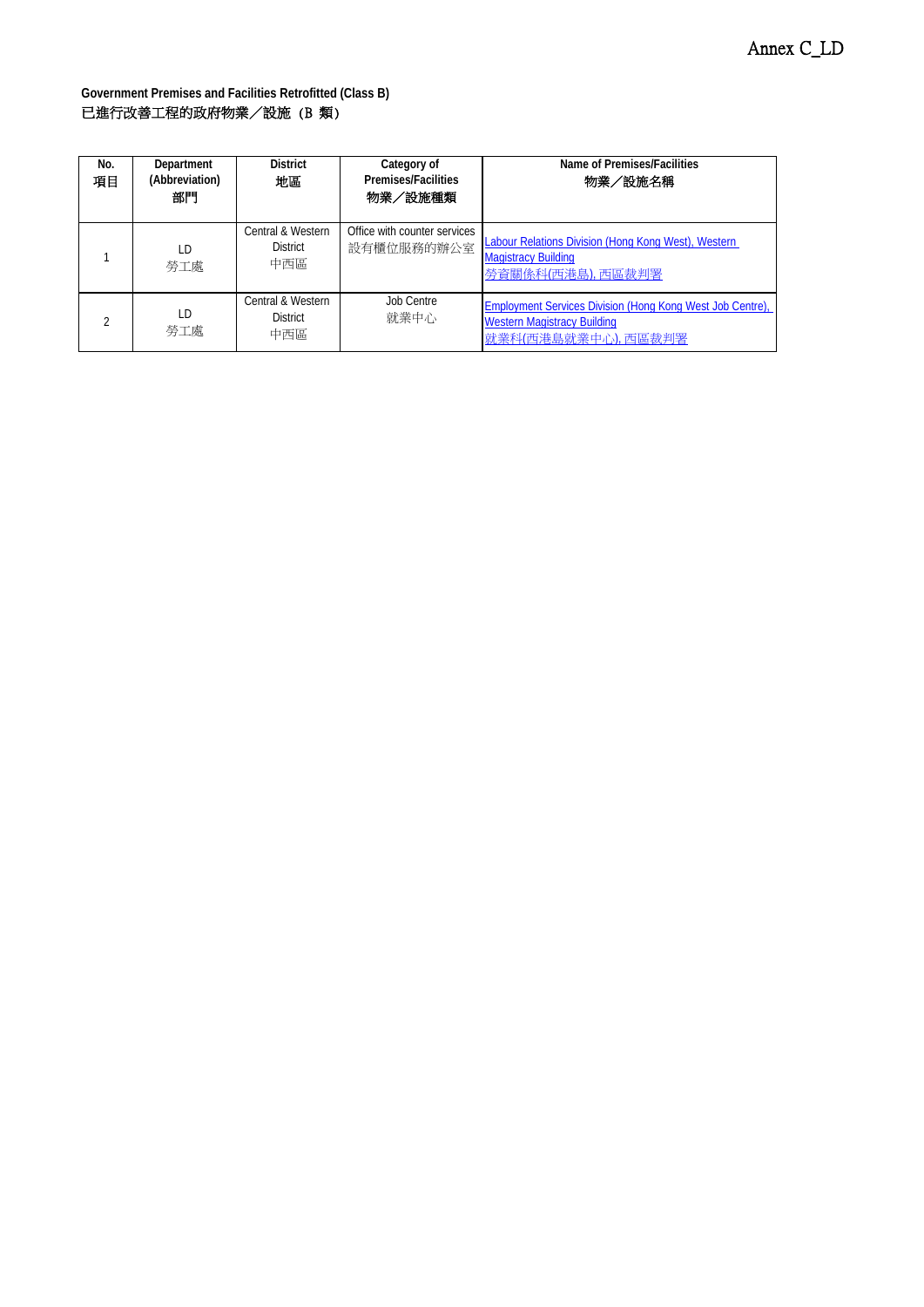| No.            | Department      | <b>District</b>                         | Category of         | Name of Premises/Facilities                          |
|----------------|-----------------|-----------------------------------------|---------------------|------------------------------------------------------|
| 項目             | (Abbreviation)  | 地區                                      | Premises/Facilities | 物業/設施名稱                                              |
|                | 部門              |                                         | 物業/設施種類             |                                                      |
| 1              | TD              | <b>Eastern District</b>                 | Office              | <b>Sheung On Driving Test Centre</b>                 |
|                | 運輸署             | 東區                                      | 辦事處                 | 常安駕駛考試中心                                             |
| 2              | TD              | Kowloon City District                   | Office              | Pui Ching Road Driving Test Centre cum Office        |
|                | 運輸署             | 九龍城區                                    | 辦事處                 | 培正道駕駛考試中心及辦公室                                        |
| 3              | TD              | Kowloon City District                   | Office              | <b>Tin Kwong Road Driving Test Centre</b>            |
|                | 運輸署             | 九龍城區                                    | 辦事處                 | 天光道駕駛考試中心                                            |
| $\overline{4}$ | TD              | Kowloon City District                   | Office              | To Kwa Wan Vehicle Examination Centre                |
|                | 運輸署             | 九龍城區                                    | 辦事處                 | 土瓜灣驗車中心                                              |
| 5              | TD              | Kwai Tsing District                     | Office              | <b>Kwai Shing Driving Test Centre</b>                |
|                | 運輸署             | 葵青區                                     | 辦事處                 | 葵盛駕駛考試中心                                             |
| 6              | $\overline{ID}$ | <b>Kwai Tsing District</b>              | Office              | <b>Shek Yam Driving Test Centre</b>                  |
|                | 運輸署             | 葵青區                                     | 辦事處                 | 石蔭駕駛考試中心                                             |
| $\overline{7}$ | $\overline{ID}$ | Kwai Tsing District                     | Office              | Sheung Kwai Chung Vehicle Examination Centre         |
|                | 運輸署             | 葵青區                                     | 辦事處                 | 上葵涌驗車中心                                              |
| 8              | $\overline{ID}$ | Kwun Tong District                      | Office              | <b>Kowloon Bay Vehicle Examination Centre</b>        |
|                | 運輸署             | 觀塘區                                     | 辦事處                 | 九龍灣驗車中心                                              |
| 9              | TD              | Kwun Tong District                      | Office              | New Kowloon Bay Vehicle Examination Centre           |
|                | 運輸署             | 觀塘區                                     | 辦事處                 | 新九龍灣驗車中心                                             |
| 10             | TD<br>運輸署       | Sham Shui Po<br><b>District</b><br>深水埗區 | Office<br>辦事處       | <b>Chak On Road Driving Test Centre</b><br>澤安道駕駛考試中心 |
| 11             | TD              | Wan Chai District                       | Office              | <b>Happy Valley Driving Test Centre</b>              |
|                | 運輸署             | 灣仔區                                     | 辦事處                 | 跑馬地駕駛考試中心                                            |
| 12             | TD              | Wan Chai District                       | Office              | So Kon Po Driving Test Centre                        |
|                | 運輸署             | 灣仔區                                     | 辦事處                 | 掃桿埔駕駛考試中心                                            |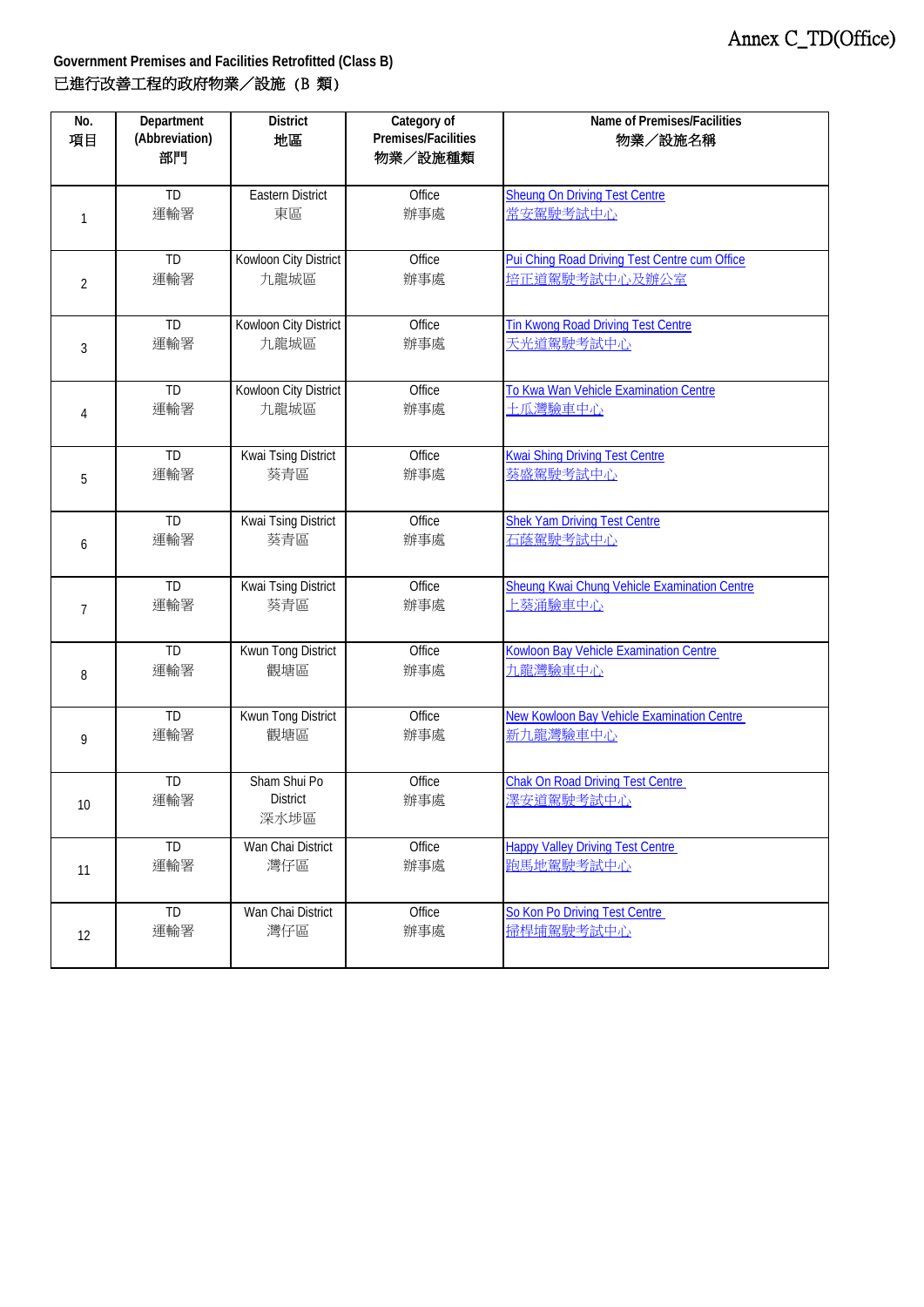**Government Premises and Facilities Retrofitted (Class B)**

## 已進行改善工程的政府物業/設施 (B 類)

| No.<br>項目      | Department<br>(Abbreviation)<br>部門 | <b>District</b><br>地區          | Category of Premises/Facilities<br>物業/設施種類                                                 | Name of Premises/Facilities<br>物業/設施名稱                                                              | <b>Scope of Works</b><br>工程範圍                                                                                                                                                                                                                                                                                                                                                                                                        |
|----------------|------------------------------------|--------------------------------|--------------------------------------------------------------------------------------------|-----------------------------------------------------------------------------------------------------|--------------------------------------------------------------------------------------------------------------------------------------------------------------------------------------------------------------------------------------------------------------------------------------------------------------------------------------------------------------------------------------------------------------------------------------|
| $\mathbf{1}$   | TD<br>運輸署                          | Eastern District<br>東區         | Public Transport Interchange / Bus   Heng Fa Chuen Bus Terminus<br>Termius<br>公共運輸交匯處/巴士總站 | 杏花邨巴士總站                                                                                             | Provision of accessible facilities such as dropped kerb, tactile<br>warning strip, reserved waiting area for the disabled, etc.<br>提供無障礙設施,例如下斜路緣、觸覺警示帶和殘<br>疾人士候車區標記等。                                                                                                                                                                                                                                                              |
| $\overline{2}$ | <b>TD</b><br>運輸署                   | Eastern District<br>東區         | Public Transport Interchange / Bus<br>Termius<br>公共運輸交匯處吧士總站                               | Tin Hau Station Public Transport Interchange<br>天后站公共運輸交匯處                                          | Provision of accessible facilities such as dropped kerb, tactile<br>warning strip, reserved waiting area for the disabled, etc.<br>提供無障礙設施,例如下斜路緣、觸覺警示帶和殘<br>疾人士候車區標記等。                                                                                                                                                                                                                                                              |
| 3              | TD<br>運輸署                          | Eastern District<br>東區         | Public Transport Interchange / Bus Hong Man Street Bus Terminus<br>Termius<br>公共運輸交匯處/巴士總站 | 康民街巴士總站                                                                                             | Provision of accessible facilities such as dropped kerb, tactile<br>warning strip, reserved waiting area for the disabled, etc.<br>提供無障礙設施,例如下斜路緣、觸覺警示帶和殘<br>疾人士候車區標記等。                                                                                                                                                                                                                                                              |
| $\overline{4}$ | TD<br>運輸署                          | Eastern District<br>東區         | Termius<br>公共運輸交匯處/巴士總站                                                                    | Public Transport Interchange / Bus Shau Kei Wan Station Public Transport Interchange<br>筲箕灣站公共運輸交匯處 | Provision of accessible facilities including pedestrian crossing<br>with yellow stripe marking and tactile warning strips, access<br>ramps for wheelchair users to access boarding platforms,<br>alternate black and white kerbside marking at boarding<br>platform, dropped kerb and reserved waiting area for the<br>disabled, etc.<br>提供無障礙設施,包括附設黃色條紋標記及觸覺警<br>示帶的行人過路設施、方便輪椅人士上落候車月台<br>的斜道、候車月台邊的黑白相間條紋標記,下斜路<br>缘和殘疾人士候車區標記等。 |
| 5              | TD<br>運輸署                          | <b>Islands District</b><br>離島區 | Public Transport Interchange / Bus<br>Terminus<br>公共運輸交匯處/巴士總站                             | Tong Fuk Bus Terminus<br>塘福巴士總站                                                                     | Provision of accessible facilities such as dropped kerb, tactile<br>warning strip, reserved waiting area for the disabled, etc.<br>提供無障礙設施,例如下斜路緣、觸覺警示帶和殘<br>疾人士候車區標記等。                                                                                                                                                                                                                                                              |
| 6              | <b>TD</b><br>運輸署                   | <b>Islands District</b><br>離島區 | Footbridge<br>行人天橋                                                                         | across River Silver near Ngan Shu Street (NF237)<br>横跨銀河近銀樹街 (NF237)                                | Provision of tactile warning strip<br>提供觸覺警示帶                                                                                                                                                                                                                                                                                                                                                                                        |
| $\overline{7}$ | <b>TD</b><br>運輸署                   | <b>Islands District</b><br>離島區 | Footbridge<br>行人天橋                                                                         | across River Silver near Ngan Shu Street (NF236)<br>横跨銀河近銀樹街 (NF236)                                | Provision of tactile warning strip<br>提供觸覺警示帶                                                                                                                                                                                                                                                                                                                                                                                        |
| 8              | <b>TD</b><br>運輸署                   | <b>Islands District</b><br>離島區 | Subway<br>行人隧道                                                                             | under Shun Tung Road near Yu Tung Road<br>東涌順東路近裕東路                                                 | Provision of tactile warning strip<br>提供觸覺警示帶                                                                                                                                                                                                                                                                                                                                                                                        |
| 9              | TD<br>運輸署                          | <b>Islands District</b><br>離島區 | Subway<br>行人隧道                                                                             | under Tat Tung Road near Shun Tung Road<br>東涌達東路近順東路                                                | Provision of tactile warning strip<br>提供觸覺警示帶                                                                                                                                                                                                                                                                                                                                                                                        |
| 10             | TD<br>運輸署                          | <b>Islands District</b><br>離島區 | Subway<br>行人隧道                                                                             | under Shun Tung Road near Tung Chung Town Electric Sub-<br>Station<br>東涌順東路近裕東路中華電力有限公司東涌市變壓<br>站   | Provision of tactile warning strip<br>提供觸覺警示帶                                                                                                                                                                                                                                                                                                                                                                                        |
| 11             | TD<br>運輸署                          | <b>Islands District</b><br>離島區 | Footbridge<br>行人天橋                                                                         | Foot/ Cycle Bridge at Tung Chung North Lantau<br>大嶼山北東涌                                             | Provision of tactile warning strip<br>提供觸覺警示帶                                                                                                                                                                                                                                                                                                                                                                                        |
| 12             | TD<br>運輸署                          | <b>Islands District</b><br>離島區 | Footbridge<br>行人天橋                                                                         | Foot / Cycle Bridge at Tung Chung North Lantau<br>大嶼山北東涌                                            | Provision of tactile warning strip<br>提供觸覺警示帶                                                                                                                                                                                                                                                                                                                                                                                        |
| 13             | TD.<br>運輸署                         | Islands District<br>離島區        | Footbridge<br>行人天橋                                                                         | l ung Chung Watertront Road near Wong Lung Hang Road<br>東涌海濱路近黃龍坑道                                  | Provision of tactile warning strip<br>提供觸覺警示帶                                                                                                                                                                                                                                                                                                                                                                                        |
| 14             | TD<br>運輸署                          | <b>Islands District</b><br>離島區 | Footbridge<br>行人天橋                                                                         | Tung Chung Waterfont Road (Road P1) near existing Mini<br><b>Transport Terminus</b><br>東涌海濱路近交通總站   | Provision of tactile warning strip<br>提供觸覺警示帶                                                                                                                                                                                                                                                                                                                                                                                        |
| 15             | TD<br>運輸署                          | <b>Islands District</b><br>離島區 | Footbridge<br>行人天橋                                                                         | Hang Mei Tai O Lantau<br>大澳亨美                                                                       | Provision of tactile warning strip<br>提供觸覺警示帶                                                                                                                                                                                                                                                                                                                                                                                        |
| 16             | TD<br>運輸署                          | <b>Islands District</b><br>離島區 | Subway<br>行人隧道                                                                             | across North Lantau Highway near Pak Mong<br>横跨北大嶼山公路折白芒                                            | Provision of tactile warning strip<br>提供觸覺警示帶                                                                                                                                                                                                                                                                                                                                                                                        |
| 17             | TD<br>運輸署                          | Kwai Tsing District<br>葵青區     | Public Transport Interchange / Bus<br>Terminus<br>公共運輸交匯處/巴士總站                             | Kwai Fong Station Bus Terminus<br>葵芳站巴士總站                                                           | Provision of accessible facilities such as dropped kerb, tactile<br>warning strip, reserved waiting area for the disabled, etc.<br>提供無障礙設施,例如下斜路緣、觸覺警示帶和殘<br>疾人士候車區標記等。                                                                                                                                                                                                                                                              |
| 18             | TD<br>運輸署                          | Kwai Tsing District<br>葵青區     | Public Transport Interchange / Bus Lai King Bus Terminus<br>Terminus<br>公共運輸交匯處/巴士總站       | 荔景巴士總站                                                                                              | Provision of accessible facilities such as dropped kerb, tactile<br>warning strip, reserved waiting area for the disabled, etc.<br>提供無障礙設施,例如下斜路緣、觸覺警示帶和殘<br>疾人士候車區標記等。                                                                                                                                                                                                                                                              |
| 19             | TD<br>運輸署                          | Kwai Tsing District<br>葵青區     | Terminus<br>公共運輸交匯處/巴士總站                                                                   | Public Transport Interchange / Bus Shek Lei (Lei Pui Street) Bus Terminus<br>石籬 (梨貝街) 巴士總站          | Provision of accessible facilities such as dropped kerb, tactile<br>warning strip, reserved waiting area for the disabled, etc.<br>提供無障礙設施,例如下斜路緣、觸覺警示帶和殘<br>疾人士候車區標記等。                                                                                                                                                                                                                                                              |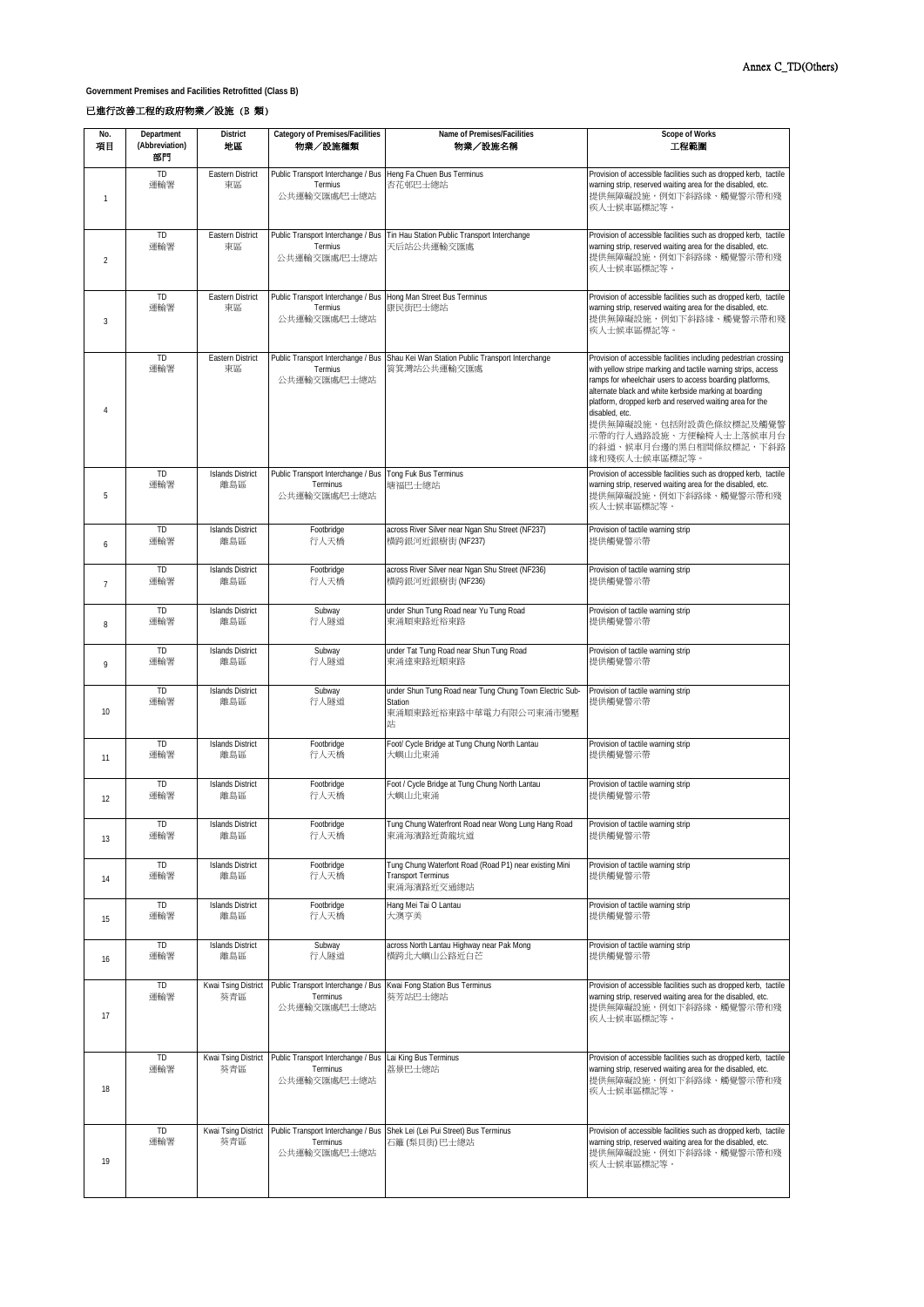| 20 | TD<br>運輸署        | Kwai Tsing District<br>葵青區  | Public Transport Interchange / Bus Cheung Wan Bus Terminus<br>Terminus<br>公共運輸交匯處/巴士總站      | 長宏巴士總站                                                                              | Provision of accessible facilities such as dropped kerb, tactile<br>warning strip, reserved waiting area for the disabled, etc.<br>提供無障礙設施,例如下斜路緣、觸覺警示帶和殘<br>疾人士候車區標記等。 |
|----|------------------|-----------------------------|---------------------------------------------------------------------------------------------|-------------------------------------------------------------------------------------|-------------------------------------------------------------------------------------------------------------------------------------------------------------------------|
| 21 | TD<br>運輸署        | Kwai Tsing District<br>葵青區  | Public Transport Interchange / Bus<br>Terminus<br>公共運輸交匯處/巴士總站                              | Tsing Yi Ferry Bus Terminus<br>青衣碼頭巴士總站                                             | Provision of accessible facilities such as dropped kerb, tactile<br>warning strip, reserved waiting area for the disabled, etc.<br>提供無障礙設施,例如下斜路緣、觸覺警示帶和殘<br>疾人士候車區標記等。 |
| 22 | TD<br>運輸署        | Kwun Tong District<br>觀塘區   | Public Transport Interchange / Bus Kwun Tong Ferry Bus Terminus<br>Terminus<br>公共運輸交匯處/巴士總站 | 觀塘碼頭巴士總站<br>(TEK said it was completed on 18.6.2013)                                | Provision of accessible facilities such as dropped kerb, tactile<br>warning strip, reserved waiting area for the disabled, etc.<br>提供無障礙設施,例如下斜路緣、觸覺警示帶和殘<br>疾人士候車區標記等。 |
| 23 | TD               | North District              | Footbridge                                                                                  | over Rail Station near Choi Yuen Road                                               | Provision of tactile warning strip                                                                                                                                      |
|    | 運輸署              | 北區                          | 行人天橋                                                                                        | 横跨港鐵站近彩園路                                                                           | 提供觸覺警示帶                                                                                                                                                                 |
| 24 | <b>TD</b>        | North District              | Footbridge                                                                                  | across Sheung Shui Rail Station / San Wan Road                                      | Provision of tactile warning strip                                                                                                                                      |
|    | 運輸署              | 北區                          | 行人天橋                                                                                        | 横跨港鐵上水站及新運路                                                                         | 提供觸覺警示帶                                                                                                                                                                 |
| 25 | TD               | North District              | Footbridge                                                                                  | near Sheung Shui Station at Choi Yuen Road                                          | Provision of tactile warning strip                                                                                                                                      |
|    | 運輸署              | 北區                          | 行人天橋                                                                                        | 彩園路近上水車站                                                                            | 提供觸覺警示帶                                                                                                                                                                 |
| 26 | TD               | North District              | Footbridge                                                                                  | across Fanling Highway near Avon Park                                               | Provision of tactile warning strip                                                                                                                                      |
|    | 運輸署              | 北區                          | 行人天橋                                                                                        | 横跨粉嶺公路近碧湖花園                                                                         | 提供觸覺警示帶                                                                                                                                                                 |
| 27 | <b>TD</b><br>運輸署 | <b>North District</b><br>北區 | Subway<br>行人隊道                                                                              | across Pak Wo Road near Kat Cheung Crescent and Yu Tai<br>Road<br>横跨百和路近吉祥街和裕泰路     | Provision of tactile warning strip<br>提供觸覺警示帶                                                                                                                           |
| 28 | TD               | North District              | Footbridge                                                                                  | across Lui Ming Road Bus Station near Wah Ming Estate                               | Provision of tactile warning strip                                                                                                                                      |
|    | 運輸署              | 北區                          | 行人天橋                                                                                        | 横跨雷鳴路巴士總站近華明邨                                                                       | 提供觸覺警示帶                                                                                                                                                                 |
| 29 | TD               | North District              | Footbridge                                                                                  | across Luen On Street near Wo Mun Street                                            | Provision of tactile warning strip                                                                                                                                      |
|    | 運輸署              | 北區                          | 行人天橋                                                                                        | 横跨聯安街近和滿街                                                                           | 提供觸覺警示帶                                                                                                                                                                 |
| 30 | TD               | North District              | Footbridge                                                                                  | across Jackey Club Road near Sheung Pak Tsuen                                       | Provision of tactile warning strip                                                                                                                                      |
|    | 運輸署              | 北區                          | 行人天橋                                                                                        | 横跨馬會道近上北村                                                                           | 提供觸覺警示帶                                                                                                                                                                 |
| 31 | TD               | North District              | Footbridge                                                                                  | across San Wan Road near Lung Sum Avenue                                            | Provision of tactile warning strip                                                                                                                                      |
|    | 運輸署              | 北區                          | 行人天橋                                                                                        | 横跨新運路近龍琛路                                                                           | 提供觸覺警示帶                                                                                                                                                                 |
| 32 | <b>TD</b>        | North District              | Footbridge                                                                                  | across Lung Sum Avenue near San Fat Street                                          | Provision of tactile warning strip                                                                                                                                      |
|    | 運輸署              | 北區                          | 行人天橋                                                                                        | 横跨龍琛路近新發街                                                                           | 提供觸覺警示帶                                                                                                                                                                 |
| 33 | TD               | North District              | Footbridge                                                                                  | across Yat Ming Road near Wah Sam Estate & Avon Park                                | Provision of tactile warning strip                                                                                                                                      |
|    | 運輸署              | 北區                          | 行人天橋                                                                                        | 横跨一鳴路近華心邨及碧湖花園                                                                      | 提供觸覺警示帶                                                                                                                                                                 |
| 34 | TD               | North District              | Footbridge                                                                                  | across Shek Sheng River near Choi Shun St                                           | Provision of tactile warning strip                                                                                                                                      |
|    | 運輸署              | 北區                          | 行人天橋                                                                                        | 横跨石上河近彩順街                                                                           | 提供觸覺警示帶                                                                                                                                                                 |
| 35 | TD<br>運輸署        | North District<br>北區        | Footbridge<br>行人天橋                                                                          | across Sha Tau Kok Road (Lung Yeuk Tau near Lung Ma<br>Road)<br>横跨沙頭角公路(龍躍頭段近龍馬路)   | Provision of tactile warning strip<br>提供觸覺警示帶                                                                                                                           |
| 36 | TD               | North District              | Subway                                                                                      | across Jockey Club Road near Chi Shun Lane                                          | Provision of tactile warning strip                                                                                                                                      |
|    | 運輸署              | 北區                          | 行人隧道                                                                                        | 横跨馬會道近智順里                                                                           | 提供觸覺警示帶                                                                                                                                                                 |
| 37 | <b>TD</b><br>運輸署 | North District<br>北區        | Subway<br>行人隧道                                                                              | across Sha Tau Kok Road - Lung Yeuk Tau near Luen Hing<br>Street<br>横跨沙頭角公路龍躍頭段近聯興街 | Provision of tactile warning strip<br>提供觸覺警示帶                                                                                                                           |
| 38 | <b>TD</b>        | North District              | Subway                                                                                      | across Sha Tau Kok Road near Luen On Street                                         | Provision of tactile warning strip                                                                                                                                      |
|    | 運輸署              | 北區                          | 行人隧道                                                                                        | 横跨沙頭角公路龍躍頭段近聯安街                                                                     | 提供觸覺警示帶                                                                                                                                                                 |
| 39 | TD               | North District              | Subway                                                                                      | across Jockey Club Road near Fu Hing Street                                         | Provision of tactile warning strip                                                                                                                                      |
|    | 運輸署              | 北區                          | 行人隧道                                                                                        | 横跨馬會道近符興街                                                                           | 提供觸覺警示帶                                                                                                                                                                 |
| 40 | TD               | North District              | Subway                                                                                      | Lo Wu Rail Station near Ng Tung River                                               | Provision of tactile warning strip                                                                                                                                      |
|    | 運輸署              | 北區                          | 行人隧道                                                                                        | 港鐵羅湖站近梧桐河                                                                           | 提供觸覺警示帶                                                                                                                                                                 |
| 41 | TD               | North District              | Subway                                                                                      | near Jockey Club Road/Chi Shun Lane                                                 | Provision of tactile warning strip                                                                                                                                      |
|    | 運輸署              | 北區                          | 行人隧道                                                                                        | 近馬會道/智順里                                                                            | 提供觸覺警示帶                                                                                                                                                                 |
| 42 | <b>TD</b>        | North District              | Subway                                                                                      | across Pak Wo Road near Fung Ying Seen Koon                                         | Provision of tactile warning strip                                                                                                                                      |
|    | 運輸署              | 北區                          | 行人隧道                                                                                        | 横跨百和路近蓬瀛仙館                                                                          | 提供觸覺警示帶                                                                                                                                                                 |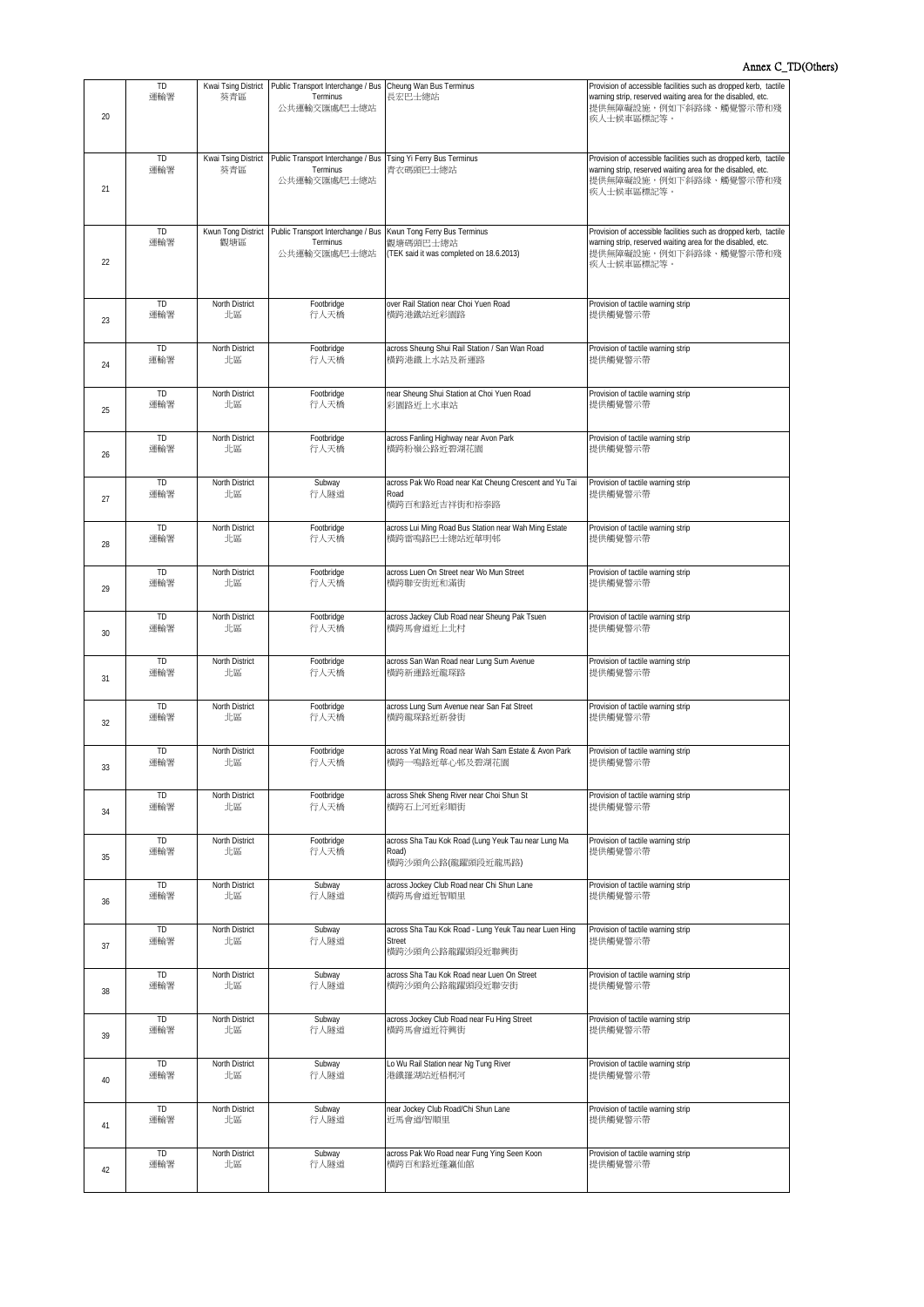| 43 | TD<br>運輸署        | North District<br>北區        | Subway<br>行人隧道                                                                               | across Ma Sik Road near Jockey Club Road and So Kwun Po<br>Road<br>横跨馬適路近馬會道及掃管埔路                                               | Provision of tactile warning strip<br>提供觸覺警示帶                                                                                                                           |
|----|------------------|-----------------------------|----------------------------------------------------------------------------------------------|---------------------------------------------------------------------------------------------------------------------------------|-------------------------------------------------------------------------------------------------------------------------------------------------------------------------|
| 44 | <b>TD</b>        | North District              | Footbridge                                                                                   | across San Wan Road near Fanling Station Road                                                                                   | Provision of tactile warning strip                                                                                                                                      |
|    | 運輸署              | 北區                          | 行人天橋                                                                                         | 横跨新運路近粉嶺車站路                                                                                                                     | 提供觸覺警示帶                                                                                                                                                                 |
| 45 | <b>TD</b><br>運輸署 | <b>North District</b><br>北區 | Subway<br>行人隧道                                                                               | across Po Shek Wu Road & Jockey Club Road near Hing Yan<br>Tsuen<br>横跨寶石湖路及馬會道近興仁村                                              | Provision of tactile warning strip<br>提供觸覺警示帶                                                                                                                           |
| 46 | TD               | North District              | Footbridge                                                                                   | across San Wan Road near Fanling Station Road                                                                                   | Provision of tactile warning strip                                                                                                                                      |
|    | 運輸署              | 北區                          | 行人天橋                                                                                         | 横跨新運路近粉嶺車站路                                                                                                                     | 提供觸覺警示帶                                                                                                                                                                 |
| 47 | <b>TD</b><br>運輸署 | North District<br>北區        | Subway<br>行人隧道                                                                               | across Luen On Street near Sha Tau Kok Road - Lung Yeuk<br>Tau<br>横跨聯安街近沙頭角公路龍躍頭段                                               | Provision of tactile warning strip<br>提供觸覺警示帶                                                                                                                           |
| 48 | <b>TD</b>        | North District              | Subway                                                                                       | across Pak Wo Road near Po Wing Road                                                                                            | Provision of tactile warning strip                                                                                                                                      |
|    | 運輸署              | 北區                          | 行人隧道                                                                                         | 横跨百和路近保榮路                                                                                                                       | 提供觸覺警示帶                                                                                                                                                                 |
| 49 | TD               | North District              | Subway                                                                                       | across Po Kin Road near Pak Wo Road                                                                                             | Provision of tactile warning strip                                                                                                                                      |
|    | 運輸署              | 北區                          | 行人隧道                                                                                         | 横跨保健路近百和路                                                                                                                       | 提供觸覺警示帶                                                                                                                                                                 |
| 50 | TD               | North District              | Footbridge                                                                                   | across Pak Wo Road near Wai Ming Street                                                                                         | Provision of tactile warning strip                                                                                                                                      |
|    | 運輸署              | 北區                          | 行人天橋                                                                                         | 横跨百和路折偉明街                                                                                                                       | 提供觸覺警示帶                                                                                                                                                                 |
| 51 | <b>TD</b>        | North District              | Footbridge                                                                                   | across Sheung Shui Station KCR / San Wan Road                                                                                   | Provision of tactile warning strip                                                                                                                                      |
|    | 運輸署              | 北區                          | 行人天橋                                                                                         | 横跨港鐵上水站/新運路                                                                                                                     | 提供觸覺警示帶                                                                                                                                                                 |
| 52 | <b>TD</b><br>運輸署 | North District<br>北區        | Footbridge<br>行人天橋                                                                           | Footbridge across San Wan Road and the Track of East Rail<br>near Ka Fu Close<br>横跨新運路及東鐵路軌近嘉富坊                                 | Provision of tactile warning strip<br>提供觸覺警示帶                                                                                                                           |
| 53 | <b>TD</b><br>運輸署 | Sai Kung District<br>西貢區    | Public Transport Interchange / Bus<br>Terminus<br>公共運輸交匯處/巴士總站                               | Clear Water Second Beach Bus Terminus<br>清水灣二灘巴士總站                                                                              | Provision of accessible facilities such as dropped kerb, tactile<br>warning strip, reserved waiting area for the disabled, etc.<br>提供無障礙設施,例如下斜路緣、觸覺警示帶和殘<br>疾人士候車區標記等。 |
| 54 | <b>TD</b><br>運輸署 | Sai Kung District<br>西貢區    | Public Transport Interchange / Bus Chun Wang Street Bus Terminus<br>Terminus<br>公共運輸交匯處/巴士總站 | 駿宏街巴士總站                                                                                                                         | Provision of accessible facilities such as dropped kerb, tactile<br>warning strip, reserved waiting area for the disabled, etc.<br>提供無障礙設施,例如下斜路緣、觸覺警示帶和殘<br>疾人士候車區標記等。 |
| 55 | <b>TD</b><br>運輸署 | Sai Kung District<br>西貢區    | Public Transport Interchange / Bus<br>Terminus<br>公共運輸交匯處/巴士總站                               | Wai Man Road Public Light Bus Terminus<br>惠民路公共小巴總站                                                                             | Provision of accessible facilities such as dropped kerb, tactile<br>warning strip, reserved waiting area for the disabled, etc.<br>提供無障礙設施,例如下斜路緣、觸覺警示帶和殘<br>疾人士候車區標記等。 |
| 56 | TD               | Sai Kung District           | Footbridge                                                                                   | across Po Lam Road North near Po Lam Estate                                                                                     | Provision of tactile warning strip                                                                                                                                      |
|    | 運輸署              | 西貢區                         | 行人天橋                                                                                         | 横跨寶琳北路近寶琳邨                                                                                                                      | 提供觸覺警示帶                                                                                                                                                                 |
| 57 | TD               | Sai Kung District           | Footbridge                                                                                   | across Po Lam Road North near Po Lam Estate                                                                                     | Provision of tactile warning strip                                                                                                                                      |
|    | 運輸署              | 西貢區                         | 行人天橋                                                                                         | 横跨寶琳北路近寶琳邨                                                                                                                      | 提供觸覺警示帶                                                                                                                                                                 |
| 58 | <b>TD</b>        | Sai Kung District           | Footbridge                                                                                   | across Po Lam Road North near Lam Shing Road                                                                                    | Provision of tactile warning strip                                                                                                                                      |
|    | 運輸署              | 西貢區                         | 行人天橋                                                                                         | 横跨寶琳北路近林盛路                                                                                                                      | 提供觸覺警示帶                                                                                                                                                                 |
| 59 | TD               | Sai Kung District           | Footbridge                                                                                   | across Clear Water Bay Road near Pik Uk Prison                                                                                  | Provision of tactile warning strip                                                                                                                                      |
|    | 運輸署              | 西貢區                         | 行人天橋                                                                                         | 横跨清水灣道近壁屋監獄                                                                                                                     | 提供觸覺警示帶                                                                                                                                                                 |
| 60 | TD               | Sai Kung District           | Footbridge                                                                                   | across Po Ning Road near Po Shun Road                                                                                           | Provision of tactile warning strip                                                                                                                                      |
|    | 運輸署              | 西貢區                         | 行人天橋                                                                                         | 横跨寶寧路近寶順路                                                                                                                       | 提供觸覺警示帶                                                                                                                                                                 |
| 61 | <b>TD</b>        | Sai Kung District           | Footbridge                                                                                   | across Chiu Shun Road near Ngan O Road                                                                                          | Provision of tactile warning strip                                                                                                                                      |
|    | 運輸署              | 西貢區                         | 行人天橋                                                                                         | 横跨昭信路近銀澳路                                                                                                                       | 提供觸覺警示帶                                                                                                                                                                 |
| 62 | TD               | Sai Kung District           | Footbridge                                                                                   | J/O Hiram's Highway and Clear Water Bay Road                                                                                    | Provision of tactile warning strip                                                                                                                                      |
|    | 運輸署              | 西貢區                         | 行人天橋                                                                                         | 西貢公路與清水灣道交界                                                                                                                     | 提供觸覺警示帶                                                                                                                                                                 |
| 63 | <b>TD</b><br>運輸署 | Sai Kung District<br>西貢區    | Footbridge<br>行人天橋                                                                           | across Tong Ming Street linking Sheung Tak Shopping Centre Provision of tactile warning strip<br>and Area 56<br>横跨康明街連接尚德商場與56區 | 提供觸覺警示帶                                                                                                                                                                 |
| 64 | <b>TD</b>        | Sai Kung District           | Footbridge                                                                                   | across Po Hong Road linking Sheung Tak Estate and Area 45                                                                       | Provision of tactile warning strip                                                                                                                                      |
|    | 運輸署              | 西貢區                         | 行人天橋                                                                                         | 横跨寶康路連接尚德邨與45區                                                                                                                  | 提供觸覺警示帶                                                                                                                                                                 |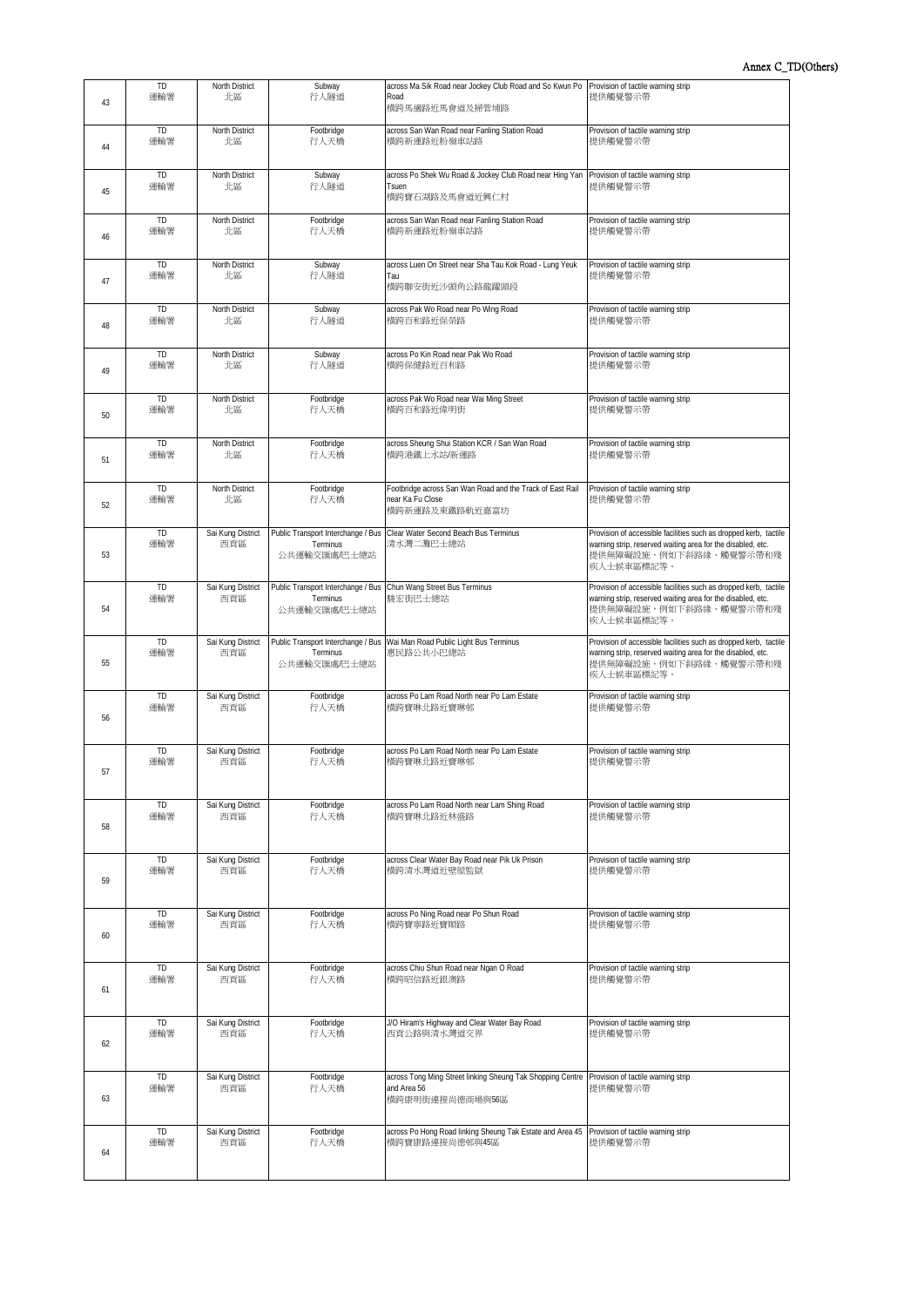| 65 | TD<br>運輸署        | Sai Kung District<br>西貢區      | Subway<br>行人隧道                                                                             | across Clear Water Bay Road near Tseng Lan Shue<br>横跨清水灣道近井欄樹                                                | Provision of tactile warning strip<br>提供觸覺警示帶                                                                                                                           |
|----|------------------|-------------------------------|--------------------------------------------------------------------------------------------|--------------------------------------------------------------------------------------------------------------|-------------------------------------------------------------------------------------------------------------------------------------------------------------------------|
| 66 | TD<br>運輸署        | Sai Kung District<br>西貢區      | Subway<br>行人隧道                                                                             | across Wan Po Road near Shek Kok Road<br>横跨環保大道近石角路                                                          | Provision of tactile warning strip<br>提供觸覺警示帶                                                                                                                           |
| 67 | TD<br>運輸署        | Sai Kung District<br>西貢區      | Subway<br>行人隧道                                                                             | across Clear Water Bay Road near University Road<br>横跨清水灣道近大學道                                               | Provision of tactile warning strip<br>提供觸覺警示帶                                                                                                                           |
| 68 | TD<br>運輸署        | Sai Kung District<br>西貢區      | Footbridge<br>行人天橋                                                                         | Pung Loi Avenue<br>蓬萊徑                                                                                       | Provision of tactile warning strip<br>提供觸覺警示帶                                                                                                                           |
| 69 | TD<br>運輸署        | Sai Kung District<br>西貢區      | Subway<br>行人隧道                                                                             | across Po Fung Road near Po Lam Road North<br>横跨寶豐路近寶琳北路                                                     | Provision of tactile warning strip<br>提供觸覺警示帶                                                                                                                           |
| 70 | <b>TD</b><br>運輸署 | Sai Kung District<br>西貢區      | Subway<br>行人隧道                                                                             | across Po Lam Road North near Po Fung Road<br>横跨寶琳北路近寶豐路                                                     | Provision of tactile warning strip<br>提供觸覺警示帶                                                                                                                           |
| 71 | TD<br>運輸署        | Sai Kung District<br>西貢區      | Subway<br>行人隧道                                                                             | across Wan Po Road near Pung Loi Avenue<br>横跨環保大道折蓬萊徑                                                        | Provision of tactile warning strip<br>提供觸覺警示帶                                                                                                                           |
| 72 | TD<br>運輸署        | <b>Shatin District</b><br>沙田區 | Public Transport Interchange / Bus<br>Terminus<br>公共運輸交匯處/巴士總站                             | Chevalier Garden Bus Terminus<br>富安花園巴士總站                                                                    | Provision of accessible facilities such as dropped kerb, tactile<br>warning strip, reserved waiting area for the disabled, etc.<br>提供無障礙設施,例如下斜路緣、觸覺警示帶和殘<br>疾人十候車區標記等。 |
| 73 | <b>TD</b><br>運輸署 | Shatin District<br>沙田區        | Terminus<br>公共運輸交匯處/巴士總站                                                                   | Public Transport Interchange / Bus Fo Tan (Shan Mei Street) Bus Terminus<br>火炭(山尾街)巴士總站                      | Provision of accessible facilities such as dropped kerb, tactile<br>warning strip, reserved waiting area for the disabled, etc.<br>提供無障礙設施,例如下斜路緣、觸覺警示帶和殘<br>疾人士候車區標記等。 |
| 74 | <b>TD</b><br>運輸署 | Shatin District<br>沙田區        | Public Transport Interchange / Bus Heng On Bus Terminus<br>Terminus<br>公共運輸交匯處/巴士總站        | 恒安巴士總站                                                                                                       | Provision of accessible facilities such as dropped kerb, tactile<br>warning strip, reserved waiting area for the disabled, etc.<br>提供無障礙設施,例如下斜路緣、觸覺警示帶和殘<br>疾人士候車區標記等。 |
| 75 | <b>TD</b><br>運輸署 | Shatin District<br>沙田區        | Public Transport Interchange / Bus Kam Ying Court Bus Terminus<br>Terminus<br>公共運輸交匯處/巴士總站 | 錦英苑巴士總站                                                                                                      | Provision of accessible facilities such as dropped kerb, tactile<br>warning strip, reserved waiting area for the disabled, etc.<br>提供無障礙設施,例如下斜路緣、觸覺警示帶和殘<br>疾人士候車區標記等。 |
| 76 | TD<br>運輸署        | <b>Shatin District</b><br>沙田區 | Public Transport Interchange / Bus<br>Terminus<br>公共運輸交匯處/巴士總站                             | Kwong Yuen Estate Bus Terminus<br>廣源邨巴士總站                                                                    | Provision of accessible facilities such as dropped kerb, tactile<br>warning strip, reserved waiting area for the disabled, etc.<br>提供無障礙設施,例如下斜路緣、觸覺警示帶和殘<br>疾人士候車區標記等。 |
| 77 | TD<br>運輸署        | <b>Shatin District</b><br>沙田區 | Public Transport Interchange / Bus<br>Terminus<br>公共運輸交匯處/巴士總站                             | Lee On Bus Terminus<br>利安巴士總站                                                                                | Provision of accessible facilities such as dropped kerb, tactile<br>warning strip, reserved waiting area for the disabled, etc.<br>提供無障礙設施,例如下斜路緣、觸覺警示帶和殘<br>疾人士候車區標記等  |
| 78 | TD<br>運輸署        | <b>Shatin District</b><br>沙田區 | Public Transport Interchange / Bus<br>Terminus<br>公共運輸交匯處/巴士總站                             | Pai Tau Street Public Transport Interchange<br>沙田火車站(排頭街)公共運輸交匯處                                             | Provision of accessible facilities such as dropped kerb, tactile<br>warning strip, reserved waiting area for the disabled, etc.<br>提供無障礙設施,例如下斜路緣、觸覺警示帶和殘<br>疾人十候車區標記等。 |
| 79 | TD<br>運輸署        | <b>Shatin District</b><br>沙田區 | Public Transport Interchange / Bus<br>Terminus<br>公共運輸交匯處/巴士總站                             | Sun Chui Bus Terminus<br>新翠巴士總站                                                                              | Provision of accessible facilities such as dropped kerb, tactile<br>warning strip, reserved waiting area for the disabled, etc.<br>提供無障礙設施,例如下斜路緣、觸覺警示帶和殘<br>疾人士候車區標記等。 |
| 80 | TD<br>運輸署        | Shatin District<br>沙田區        | Public Transport Interchange / Bus<br>Terminus<br>公共運輸交匯處/巴士總站                             | Wong Nai Tau Bus Terminus<br>黄泥頭巴士總站                                                                         | Provision of accessible facilities such as dropped kerb, tactile<br>warning strip, reserved waiting area for the disabled, etc.<br>提供無障礙設施,例如下斜路緣、觸覺警示帶和殘<br>疾人士候車區標記等。 |
| 81 | TD<br>運輸署        | Shatin District<br>沙田區        | Public Transport Interchange / Bus<br>Terminus<br>公共運輸交匯處/巴士總站                             | Yiu On Bus Terminus<br>耀安巴士總站                                                                                | Provision of accessible facilities such as dropped kerb, tactile<br>warning strip, reserved waiting area for the disabled, etc.<br>提供無障礙設施,例如下斜路緣、觸覺警示帶和殘<br>疾人士候車區標記等。 |
| 82 | TD<br>運輸署        | <b>Shatin District</b><br>沙田區 | Subway<br>行人隧道                                                                             | across Lion Rock Tunnel Road near Tai Po Road - Tai Wai<br>and Sha Tin Centre Street<br>横跨獅子山隧道公路近大圍大埔道與沙田正街 | Provision of tactile warning strip<br>提供觸覺警示帶                                                                                                                           |
| 83 | TD<br>運輸署        | <b>Shatin District</b><br>沙田區 | Subway<br>行人隧道                                                                             | across Lion Rock Tunnel Road near Shan Ha Wai (Tsang Tai<br>Uk)<br>横跨獅子山隧道公路近山下圍(曾大屋)                        | Provision of tactile warning strip<br>提供觸覺警示帶                                                                                                                           |
| 84 | TD<br>運輸署        | <b>Shatin District</b><br>沙田區 | Subway<br>行人隧道                                                                             | across Tai Po Road - Tai Wai near Chik Chuen Street<br>横跨大圍大埔道近積存街                                           | Provision of tactile warning strip<br>提供觸覺警示帶                                                                                                                           |
| 85 | TD<br>運輸署        | <b>Shatin District</b><br>沙田區 | Subway<br>行人隧道                                                                             | across Tai Chung Kiu Road and On King Street<br>横跨大涌橋路與安景街                                                   | Provision of tactile warning strip<br>提供觸覺警示帶                                                                                                                           |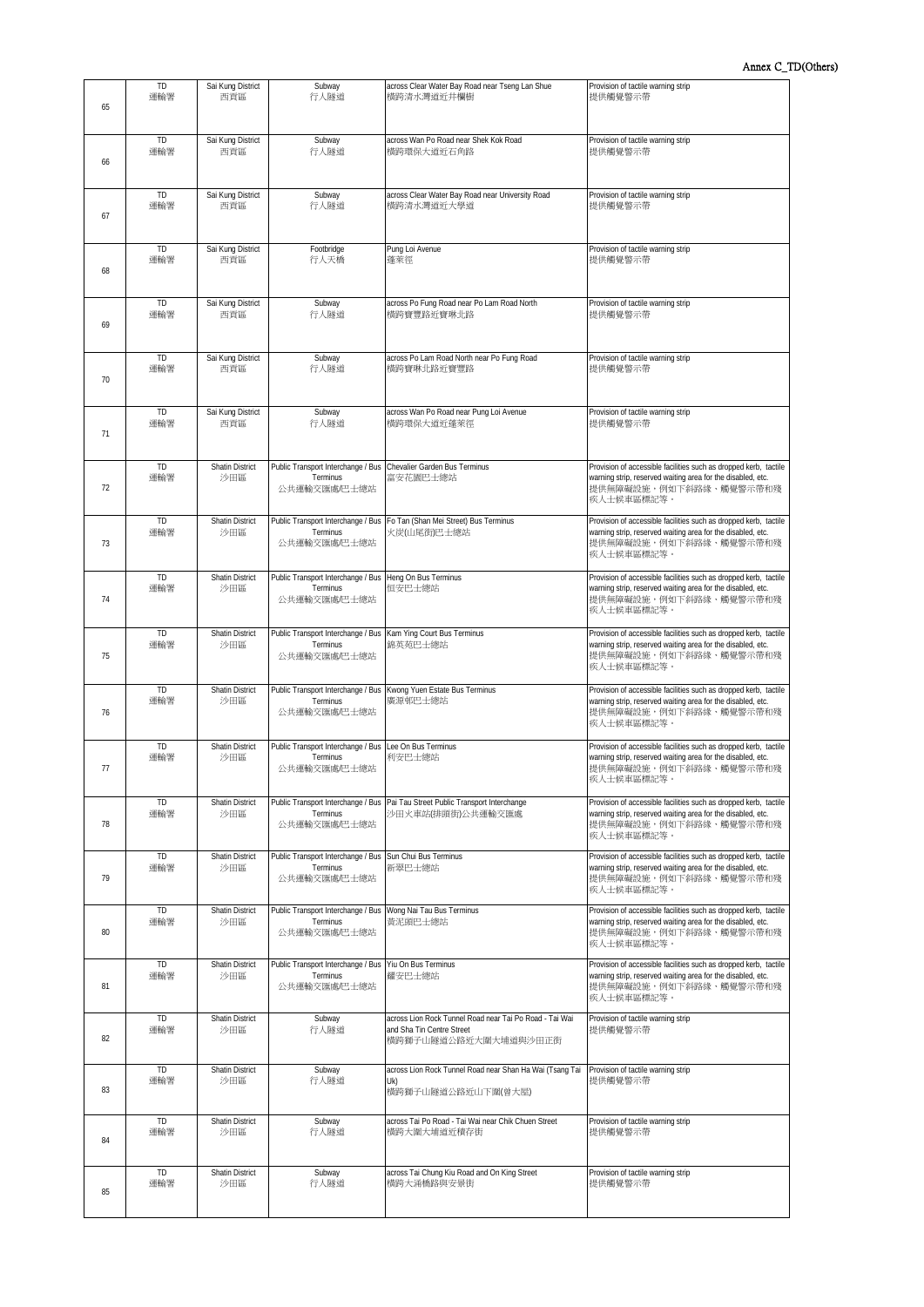| 86  | TD               | Shatin District               | Subway             | across Siu Lek Yuen Road near Chap Wai Kon Street                                                                                                   | Provision of tactile warning strip            |
|-----|------------------|-------------------------------|--------------------|-----------------------------------------------------------------------------------------------------------------------------------------------------|-----------------------------------------------|
|     | 運輸署              | 沙田區                           | 行人隧道               | 横跨小瀝源路近插桅杆街                                                                                                                                         | 提供觸覺警示帶                                       |
| 87  | <b>TD</b>        | <b>Shatin District</b>        | Subway             | across Sha Tin Wai Road near Siu Lek Yuen Road                                                                                                      | Provision of tactile warning strip            |
|     | 運輸署              | 沙田區                           | 行人隧道               | 横跨沙田圍路近小瀝源路                                                                                                                                         | 提供觸覺警示帶                                       |
| 88  | TD               | <b>Shatin District</b>        | Subway             | at Siu Lek Yuen Road near Sha Tin Wai Road                                                                                                          | Provision of tactile warning strip            |
|     | 運輸署              | 沙田區                           | 行人隧道               | 横跨小瀝源路近沙田圍路                                                                                                                                         | 提供觸覺警示帶                                       |
| 89  | TD               | <b>Shatin District</b>        | Subway             | under Hang Hong Street near Sai Sha Road                                                                                                            | Provision of tactile warning strip            |
|     | 運輸署              | 沙田區                           | 行人隊道               | 横跨恆康街近西沙路                                                                                                                                           | 提供觸覺警示帶                                       |
| 90  | <b>TD</b>        | <b>Shatin District</b>        | Subway             | Ma On Shan Road near Kam Ying Road                                                                                                                  | Provision of tactile warning strip            |
|     | 運輸署              | 沙田區                           | 行人隧道               | 馬鞍山路近錦英路                                                                                                                                            | 提供觸覺警示帶                                       |
| 91  | TD<br>運輸署        | <b>Shatin District</b><br>沙田區 | Subway<br>行人隧道     | across Hang Hong Street near Yiu On Estate and Hang Kam<br>Street<br>横跨恆康街近恆錦街與耀安邨                                                                  | Provision of tactile warning strip<br>提供觸覺警示帶 |
| 92  | <b>TD</b>        | <b>Shatin District</b>        | Footbridge         | across Sai Sha Road near Chung On Estate                                                                                                            | Provision of tactile warning strip            |
|     | 運輸署              | 沙田區                           | 行人天橋               | 横跨西沙路近頌安邨                                                                                                                                           | 提供觸覺警示帶                                       |
| 93  | <b>TD</b><br>運輸署 | <b>Shatin District</b><br>沙田區 | Footbridge<br>行人天橋 | across Ma On Shan Road near Sewage Pumping Station and<br>Hang Yiu Street<br>横跨馬鞍山路近污水抽水站與恆耀街                                                       | Provision of tactile warning strip<br>提供觸覺警示帶 |
| 94  | TD               | <b>Shatin District</b>        | Footbridge         | Tai Po Road over Sha Tin Rail Station near Tin Liu                                                                                                  | Provision of tactile warning strip            |
|     | 運輸署              | 沙田區                           | 行人天橋               | 沙田大埔道沙田鐵路站折田寮                                                                                                                                       | 提供觸覺警示帶                                       |
| 95  | <b>TD</b>        | <b>Shatin District</b>        | Subway             | Tin Sam Street near Che Kung Miu Road                                                                                                               | Provision of tactile warning strip            |
|     | 運輸署              | 沙田區                           | 行人隧道               | 田心街近車公廟路                                                                                                                                            | 提供觸覺警示帶                                       |
| 96  | TD               | <b>Shatin District</b>        | Footbridge         | Shing Mun River near Heung Fan Liu Street                                                                                                           | Provision of tactile warning strip            |
|     | 運輸署              | 沙田區                           | 行人天橋               | 城門河近香粉寮街                                                                                                                                            | 提供觸覺警示帶                                       |
| 97  | <b>TD</b><br>運輸署 | <b>Shatin District</b><br>沙田區 | Footbridge<br>行人天橋 | across Shing Mun River near Pik Tin Street and Heung Fan<br>Liu Street<br>横跨城門河近碧田街與香粉寮街                                                            | Provision of tactile warning strip<br>提供觸覺警示帶 |
| 98  | <b>TD</b>        | <b>Shatin District</b>        | Subway             | Sha Tin Centre Street near Tai Po Road - Sha Tin                                                                                                    | Provision of tactile warning strip            |
|     | 運輸署              | 沙田區                           | 行人隧道               | 沙田正街近沙田大埔道                                                                                                                                          | 提供觸覺警示帶                                       |
| 99  | <b>TD</b>        | <b>Shatin District</b>        | Footbridge         | Sha Tin Bus Station near Sha Tin Rail Station                                                                                                       | Provision of tactile warning strip            |
|     | 運輸署              | 沙田區                           | 行人天橋               | 沙田鐵路站近沙田巴士站                                                                                                                                         | 提供觸覺警示帶                                       |
| 100 | TD               | <b>Shatin District</b>        | Footbridge         | Sha Tin Rural Committee Road near Lek Yuen Eastern                                                                                                  | Provision of tactile warning strip            |
|     | 運輸署              | 沙田區                           | 行人天橋               | 沙田鄉事會路折瀝源邨                                                                                                                                          | 提供觸覺警示帶                                       |
| 101 | <b>TD</b>        | <b>Shatin District</b>        | Footbridge         | across Tai Po Road near nullah                                                                                                                      | Provision of tactile warning strip            |
|     | 運輸署              | 沙田區                           | 行人天橋               | 横跨大埔道近明渠                                                                                                                                            | 提供觸覺警示帶                                       |
| 102 | TD               | <b>Shatin District</b>        | Footbridge         | Siu Lek Yuen Road near Kwong Yuen Estate                                                                                                            | Provision of tactile warning strip            |
|     | 運輸署              | 沙田區                           | 行人天橋               | 小瀝源路近廣源邨                                                                                                                                            | 提供觸覺警示帶                                       |
| 103 | <b>TD</b><br>運輸署 | <b>Shatin District</b><br>沙田區 | Subway<br>行人隊道     | across Tate's Cairn Highway near A Kung Kok Street and Sha Provision of tactile warning strip<br>Tin Fishermen's New Village<br>横跨大老山公路近亞公角街與沙田漁民新村 | 提供觸覺警示帶                                       |
| 104 | TD<br>運輸署        | <b>Shatin District</b><br>沙田區 | Subway<br>行人隧道     | across a slip road from Tolo Highway to Chak Cheung Street<br>near Sui Cheung Street<br>横跨吐露港公路支路往澤祥街近瑞祥街                                           | Provision of tactile warning strip<br>提供觸覺警示帶 |
| 105 | <b>TD</b>        | <b>Shatin District</b>        | Subway             | across Ning Tai Road                                                                                                                                | Provision of tactile warning strip            |
|     | 運輸署              | 沙田區                           | 行人隧道               | 横跨寧泰路                                                                                                                                               | 提供觸覺警示帶                                       |
| 106 | <b>TD</b><br>運輸署 | <b>Shatin District</b><br>沙田區 | Subway<br>行人隧道     | across Kam Ying Road near Kam Lung Court and Sai Sha<br>Road<br>横跨錦英路近錦龍苑與西沙路                                                                       | Provision of tactile warning strip<br>提供觸覺警示帶 |
| 107 | <b>TD</b>        | <b>Shatin District</b>        | Subway             | across Sai Sha Road near Kam Ying Road                                                                                                              | Provision of tactile warning strip            |
|     | 運輸署              | 沙田區                           | 行人隧道               | 横跨西沙路近錦英路                                                                                                                                           | 提供觸覺警示帶                                       |
| 108 | <b>TD</b>        | <b>Shatin District</b>        | Subway             | across Sai Sha Road near Lok Wo Sha Lane                                                                                                            | Provision of tactile warning strip            |
|     | 運輸署              | 沙田區                           | 行人隧道               | 横跨西沙路近落禾沙里                                                                                                                                          | 提供觸覺警示帶                                       |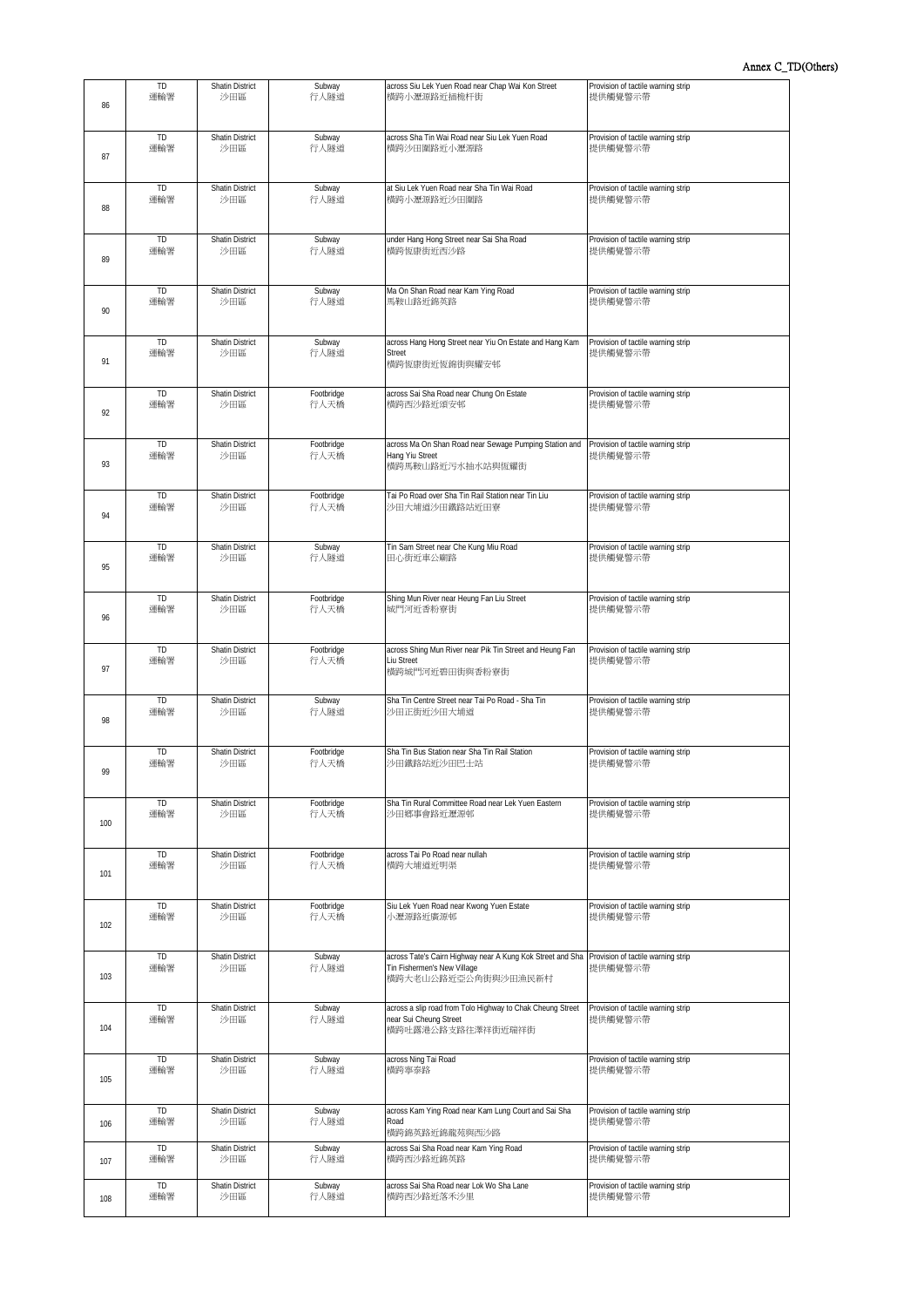## Annex C\_TD(Others)

| 109 | TD<br>運輸署        | Southern District<br>南區   | Termius<br>公共運輸交匯處/巴士總站                                        | Public Transport Interchange / Bus Shum Wan Road Public Transport Interchange<br>深灣道公共交通總站                                 | Provision of accessible facilities such as dropped kerb, tactile<br>warning strip, reserved waiting area for the disabled, etc.<br>提供無障礙設施,例如下斜路緣、觸覺警示帶和殘<br>疾人士候車區標記等。 |
|-----|------------------|---------------------------|----------------------------------------------------------------|----------------------------------------------------------------------------------------------------------------------------|-------------------------------------------------------------------------------------------------------------------------------------------------------------------------|
| 110 | TD<br>運輸署        | Tai Po District<br>大埔區    | Public Transport Interchange / Bus<br>Terminus<br>公共運輸交匯處/巴士總站 | Tai Po Tau Road Public Transport Interchange<br>大埔頭路公共運輸交匯處                                                                | Provision of accessible facilities such as dropped kerb, tactile<br>warning strip, reserved waiting area for the disabled, etc.<br>提供無障礙設施,例如下斜路緣、觸覺警示帶和殘<br>疾人士候車區標記等。 |
| 111 | <b>TD</b><br>運輸署 | Tai Po District<br>大埔區    | Terminus<br>公共運輸交匯處/巴士總站                                       | Public Transport Interchange / Bus Lo Ping Road Public Transport Interchange<br>露屏路公共運輸交匯處                                 | Provision of accessible facilities such as dropped kerb, tactile<br>warning strip, reserved waiting area for the disabled, etc.<br>提供無障礙設施,例如下斜路緣、觸覺警示帶和殘<br>疾人士候車區標記等。 |
| 112 | TD<br>運輸署        | Tai Po District<br>大埔區    | Public Transport Interchange / Bus<br>Terminus<br>公共運輸交匯處/巴士總站 | Tai Mei Tuk Public Transport Terminus<br>大美督公共運輸交匯處                                                                        | Provision of accessible facilities such as dropped kerb, tactile<br>warning strip, reserved waiting area for the disabled, etc.<br>提供無障礙設施,例如下斜路緣、觸覺警示帶和殘<br>疾人士候車區標記等。 |
| 113 | <b>TD</b><br>運輸署 | Tai Po District<br>大埔區    | Public Transport Interchange / Bus<br>Terminus<br>公共運輸交匯處/巴士總站 | Tai Po Industrial Estate Bus Terminus<br>大埔工業邨巴士總站                                                                         | Provision of accessible facilities such as dropped kerb, tactile<br>warning strip, reserved waiting area for the disabled, etc.<br>提供無障礙設施,例如下斜路緣、觸覺警示帶和殘<br>疾人士候車區標記等。 |
| 114 | <b>TD</b><br>運輸署 | Tai Po District<br>大埔區    | Subway<br>行人隧道                                                 | across Chung Nga Road near Ting Kok Road<br>横跨頌雅路折汀角路                                                                      | Provision of tactile warning strip<br>提供觸覺警示帶                                                                                                                           |
| 115 | TD<br>運輸署        | Tai Po District<br>大埔區    | Footbridge<br>行人天橋                                             | across Tai Po Town Square near On Chee Road<br>横跨大埔廣場近安慈路                                                                  | Provision of tactile warning strip<br>提供觸覺警示帶                                                                                                                           |
| 116 | <b>TD</b><br>運輸署 | Tai Po District<br>大埔區    | Footbridge<br>行人天橋                                             | over Nam Wan Road near Tai Po Town Square<br>横跨南運路近大埔中心                                                                    | Provision of tactile warning strip<br>提供觸覺警示帶                                                                                                                           |
| 117 | <b>TD</b><br>運輸署 | Tai Po District<br>大埔區    | Footbridge<br>行人天橋                                             | across Ting Kok Road near Tung Leung Road<br>横跨汀角路近棟樑里                                                                     | Provision of tactile warning strip<br>提供觸覺警示帶                                                                                                                           |
| 118 | <b>TD</b><br>運輸署 | Tai Po District<br>大埔區    | Subway<br>行人隧道                                                 | under Tai Po Market KCR Station near Tat Wan Road<br>横跨港鐵大埔墟站近達運路                                                          | Provision of tactile warning strip<br>提供觸覺警示帶                                                                                                                           |
| 119 | <b>TD</b><br>運輸署 | Tai Po District<br>大埔區    | Subway<br>行人隧道                                                 | Tolo Highway near Daisyfield, Tai Po Kau<br>横跨吐露港公路近峰林軒,大埔滘                                                                | Provision of tactile warning strip<br>提供觸覺警示帶                                                                                                                           |
| 120 | TD<br>運輸署        | Tai Po District<br>大埔區    | Subway<br>行人隧道                                                 | across Tolo Highway under the track of East Rail near<br>Daisyfield<br>横跨吐露港公路及東鐵線路軌近峰林軒                                   | Provision of tactile warning strip<br>提供觸覺警示帶                                                                                                                           |
| 121 | <b>TD</b><br>運輸署 | Tai Po District<br>大埔區    | Subway<br>行人隧道                                                 | Tai Wo Road near Ting Tai Road<br>太和路近汀太路                                                                                  | Provision of tactile warning strip<br>提供觸覺警示帶                                                                                                                           |
| 122 | TD<br>運輸署        | Tai Po District<br>大埔區    | Subway<br>行人隧道                                                 | across Nam Wan Road near Wan Tau Tong Estate<br>横跨南運路近運頭塘邨                                                                 | Provision of tactile warning strip<br>提供觸覺警示帶                                                                                                                           |
| 123 | <b>TD</b><br>運輸署 | Tai Po District<br>大埔區    | Footbridge<br>行人天橋                                             | across Tai Po Tai Wo Road & Lam Tsuen River near Tai Po<br>Centre<br>横跨大埔太和路及林村河近大埔中心                                      | Provision of tactile warning strip<br>提供觸覺警示帶                                                                                                                           |
| 124 | <b>TD</b><br>運輸署 | Tai Po District<br>大埔區    | Subway<br>行人隧道                                                 | under the track of East Rail from Tai Po Tau Drive to Tai Po<br>Tau Shui Wai Road<br>横跨東鐵線路軌由大埔頭徑至大頭水圍路                    | Provision of tactile warning strip<br>提供觸覺警示帶                                                                                                                           |
| 125 | TD<br>運輸署        | Tai Po District<br>大埔區    | Footbridge<br>行人天橋                                             | Kwong Fuk Bridge, across Lam Tsuen River<br>廣福橋-横跨林村河                                                                      | Provision of tactile warning strip<br>提供觸覺警示帶                                                                                                                           |
| 126 | <b>TD</b><br>運輸署 | Tsuen Wan District<br>荃灣區 | Subway<br>行人隧道                                                 | across Magic Road near roundabout to Fantasy Road, Penny's Provision of tactile warning strip<br>Bay<br>横跨大嶼山神奇道近環狀交叉路往幻想道 | 提供觸覺警示帶                                                                                                                                                                 |
| 127 | <b>TD</b><br>運輸署 | Tsuen Wan District<br>荃灣區 | Footbridge<br>行人天橋                                             | across Castle Peak Road - Ting Kau near Airport Core<br>Programme Exhibition Centre<br>横跨青山公路-汀九近機場核心計劃展覽中心                | Provision of tactile warning strip<br>提供觸覺警示帶                                                                                                                           |
| 128 | <b>TD</b><br>運輸署 | Tsuen Wan District<br>荃灣區 | Footbridge<br>行人天橋                                             | across Castle Peak Road - Ting Kau near Lido Beach<br>横跨青山公路-汀九近麗都灣                                                        | Provision of tactile warning strip<br>提供觸覺警示帶                                                                                                                           |
| 129 | <b>TD</b><br>運輸署 | Tsuen Wan District<br>荃灣區 | Footbridge<br>行人天橋                                             | across Castle Peak Road - Tsing Lung Tau near Hong Kong<br>Garden (Commercial Complex)<br>横跨青山公路-青龍頭近豪景花園商場                | Provision of tactile warning strip<br>提供觸覺警示帶                                                                                                                           |
| 130 | <b>TD</b><br>運輸署 | Tsuen Wan District<br>荃灣區 | Footbridge<br>行人天橋                                             | across Castle Peak Road - Tsing Lung Tau near Lung Yue<br>Road and Tsing Lung Tau Tsuen<br>横跨青山公路·青龍頭近龍如路及青龍頭村             | Provision of tactile warning strip<br>提供觸覺警示帶                                                                                                                           |
| 131 | <b>TD</b><br>運輸署 | Tsuen Wan District<br>荃灣區 | Footbridge<br>行人天橋                                             | across Castle Peak Road - Tsing Lung Tau near Sea Crest<br>Villa (Phase 3)<br>横跨青山公路-青龍頭近浪翠園(3期)                           | Provision of tactile warning strip<br>提供觸覺警示帶                                                                                                                           |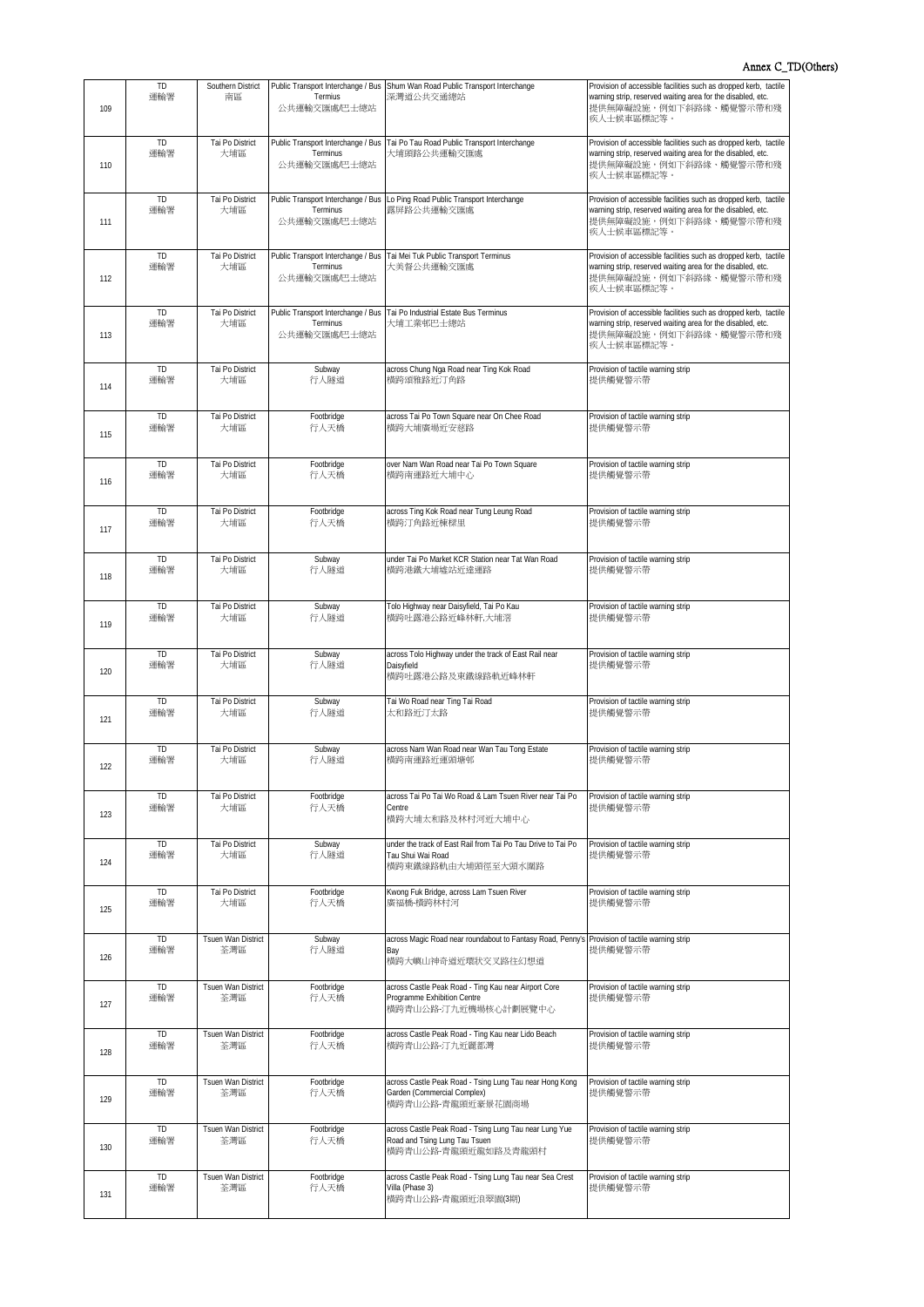| 132 | TD<br>運輸署        | Tsuen Wan District<br>荃灣區 | Footbridge<br>行人天橋                                                                           | across Castle Peak Road - Tsing Lung Tau near Sea Crest<br>Villa (Phase 4)<br>横跨青山公路-青龍頭近浪翠園(4期)                                                      | Provision of tactile warning strip<br>提供觸覺警示帶                                                                                                                           |
|-----|------------------|---------------------------|----------------------------------------------------------------------------------------------|-------------------------------------------------------------------------------------------------------------------------------------------------------|-------------------------------------------------------------------------------------------------------------------------------------------------------------------------|
| 133 | TD<br>運輸署        | Tsuen Wan District<br>荃灣區 | Footbridge<br>行人天橋                                                                           | across Castle Peak Road - Tsing Lung Tau near Ka Loon<br>Tsuen<br>横跨青山公路-青龍頭近嘉龍村                                                                      | Provision of tactile warning strip<br>提供觸覺警示帶                                                                                                                           |
| 134 | TD<br>運輸署        | Tuen Mun District<br>屯門區  | Public Transport Interchange / Bus Kin Sang Bus Terminus<br>Terminus<br>公共運輸交匯處/巴士總站         | 建生巴士總站                                                                                                                                                | Provision of accessible facilities such as dropped kerb, tactile<br>warning strip, reserved waiting area for the disabled, etc.<br>提供無障礙設施,例如下斜路緣、觸覺警示帶和殘<br>疾人士候車區標記等。 |
| 135 | TD<br>運輸署        | Tuen Mun District<br>屯門區  | Public Transport Interchange / Bus<br>Terminus<br>公共運輸交匯處/巴士總站                               | Tai Hing Bus Terminus<br>大興巴士總站                                                                                                                       | Provision of accessible facilities such as dropped kerb, tactile<br>warning strip, reserved waiting area for the disabled, etc.<br>提供無障礙設施,例如下斜路緣、觸覺警示帶和殘<br>疾人士候車區標記等。 |
| 136 | TD<br>運輸署        | Tuen Mun District<br>屯門區  | Public Transport Interchange / Bus<br>Terminus<br>公共運輸交匯處/巴士總站                               | Shan King Estate Bus Terminus<br>山景邨巴士總站                                                                                                              | Provision of accessible facilities such as dropped kerb, tactile<br>warning strip, reserved waiting area for the disabled, etc.<br>提供無障礙設施,例如下斜路緣、觸覺警示帶和殘<br>疾人士候車區標記等。 |
| 137 | <b>TD</b><br>運輸署 | Tuen Mun District<br>屯門區  | Public Transport Interchange / Bus Tuen Mun Central Bus Terminus<br>Terminus<br>公共運輸交匯處/巴士總站 | 屯門中心巴士總站                                                                                                                                              | Provision of accessible facilities such as dropped kerb, tactile<br>warning strip, reserved waiting area for the disabled, etc.<br>提供無障礙設施,例如下斜路緣、觸覺警示帶和殘<br>疾人士候車區標記等。 |
| 138 | TD<br>運輸署        | Tuen Mun District<br>屯門區  | Public Transport Interchange / Bus<br>Terminus<br>公共運輸交匯處/巴士總站                               | Yau Oi (South) Bus Terminus<br>友愛(南)巴士總站                                                                                                              | Provision of accessible facilities such as dropped kerb, tactile<br>warning strip, reserved waiting area for the disabled, etc.<br>提供無障礙設施,例如下斜路緣、觸覺警示帶和殘<br>疾人士候車區標記等。 |
| 139 | TD<br>運輸署        | Tuen Mun District<br>屯門區  | Public Transport Interchange / Bus<br>Terminus<br>公共運輸交匯處/巴士總站                               | Sam Shing Bus Terminus<br>三聖巴士總站                                                                                                                      | Provision of accessible facilities such as dropped kerb, tactile<br>warning strip, reserved waiting area for the disabled, etc.<br>提供無障礙設施,例如下斜路緣、觸覺警示帶和殘<br>疾人士候車區標記等。 |
| 140 | TD<br>運輸署        | Tuen Mun District<br>屯門區  | Footbridge<br>行人天橋                                                                           | Tsing Yeung Bridge - at Tsing Yeung Circuit, Tuen Mun New<br>Town<br>青楊橋 - 青楊街 / 屯門新墟                                                                 | Provision of tactile warning strip<br>提供觸覺警示帶                                                                                                                           |
| 141 | TD<br>運輸署        | Tuen Mun District<br>屯門區  | Footbridge<br>行人天橋                                                                           | Yau Oi Bridge - over Tuen Mun River Channel near Tin Han<br>Road and Yau Oi Estate<br>友愛橋 -横跨天后路及友愛邨                                                  | Provision of tactile warning strip<br>提供觸覺警示帶                                                                                                                           |
| 142 | TD<br>運輸署        | Tuen Mun District<br>屯門區  | Footbridge<br>行人天橋                                                                           | Ching Chung Bridge - across Tsun Wen Road near Tsing<br>Chung Koon Road<br>青松橋 横跨震寰路近青松觀路                                                             | Provision of tactile warning strip<br>提供觸覺警示帶                                                                                                                           |
| 143 | <b>TD</b><br>運輸署 | Tuen Mun District<br>屯門區  | Footbridge<br>行人天橋                                                                           | Yuet Wu Bridge - over the Track of LRT between Yuet Wu<br>Villa and Siu Hei Court<br>悅湖橋-横跨悅湖山莊興兆禧苑之間的輕鐵路軌                                            | Provision of tactile warning strip<br>提供觸覺警示帶                                                                                                                           |
| 144 | TD<br>運輸署        | Yuen Long District<br>元朗區 | Footbridge<br>行人天橋                                                                           | across San Tin Highway near Shek Wu Wai<br>横跨新田公路近石湖圍                                                                                                 | Provision of tactile warning strip<br>提供觸覺警示帶                                                                                                                           |
| 145 | TD<br>運輸署        | Yuen Long District<br>元朗區 | Footbridge<br>行人天橋                                                                           | near Fanling Highway & Lok Ma Chau Road<br>近粉嶺公路及落馬洲路                                                                                                 | Provision of tactile warning strip<br>提供觸覺警示帶                                                                                                                           |
| 146 | TD<br>運輸署        | Yuen Long District<br>元朗區 | Footbridge<br>行人天橋                                                                           | across San Tin Highway near Chuk Yau Road<br>横跨新田公路近竹悠路                                                                                               | Provision of tactile warning strip<br>提供觸覺警示帶                                                                                                                           |
| 147 | TD<br>運輸署        | Yuen Long District<br>元朗區 | Footbridge<br>行人天橋                                                                           | across San Tin Highway & San Tam Road near Ngau Tam Mei Provision of tactile warning strip<br>Road<br>横跨新田公路及新潭路近牛潭尾路                                 | 提供觸覺警示帶                                                                                                                                                                 |
| 148 | TD<br>運輸署        | Yuen Long District<br>元朗區 | Footbridge<br>行人天橋                                                                           | across San Tin Highway / San Tam Road & Castle Peak Road Provision of tactile warning strip<br>Tam Mi near Maple Garden<br>横跨新田公路 / 新潭路 / 青山公路潭尾段近碧豪苑 | 提供觸覺警示帶                                                                                                                                                                 |
| 149 | TD<br>運輸署        | Yuen Long District<br>元朗區 | Footbridge<br>行人天橋                                                                           | across Tin Shui Wai Nullah near Tin Ying Road<br>横跨天水圍明渠近天影路                                                                                          | Provision of tactile warning strip<br>提供觸覺警示帶                                                                                                                           |
| 150 | TD<br>運輸署        | Yuen Long District<br>元朗區 | Footbridge<br>行人天橋                                                                           | across Tin Ying Road / Tin Shui Wai Nullah near Tin Oi Court<br>横跨天影路及天水圍明渠近天愛苑                                                                       | Provision of tactile warning strip<br>提供觸覺警示帶                                                                                                                           |
| 151 | TD<br>運輸署        | Yuen Long District<br>元朗區 | Footbridge<br>行人天橋                                                                           | across Tin Ying Road / Tin Shui Wai Nullah near Tin Shui<br>Estate<br>横跨天影路及天水圍明渠近天瑞邨                                                                 | Provision of tactile warning strip<br>提供觸覺警示帶                                                                                                                           |
| 152 | TD<br>運輸署        | Yuen Long District<br>元朗區 | Footbridge<br>行人天橋                                                                           | San Tin Highway near Pok Wai<br>新田公路近壆圍                                                                                                               | Provision of tactile warning strip<br>提供觸覺警示帶                                                                                                                           |
| 153 | TD<br>運輸署        | Yuen Long District<br>元朗區 | Footbridge<br>行人天橋                                                                           | San Tin Highway near Pok Wai<br>新田公路近壆圍                                                                                                               | Provision of tactile warning strip<br>提供觸覺警示帶                                                                                                                           |
| 154 | TD<br>運輸署        | Yuen Long District<br>元朗區 | Footbridge<br>行人天橋                                                                           | near Tai Lam Tunnel (North Portal) (NF359)<br>近大欖隧道(北面) (NF359)                                                                                       | Provision of tactile warning strip<br>提供觸覺警示帶                                                                                                                           |